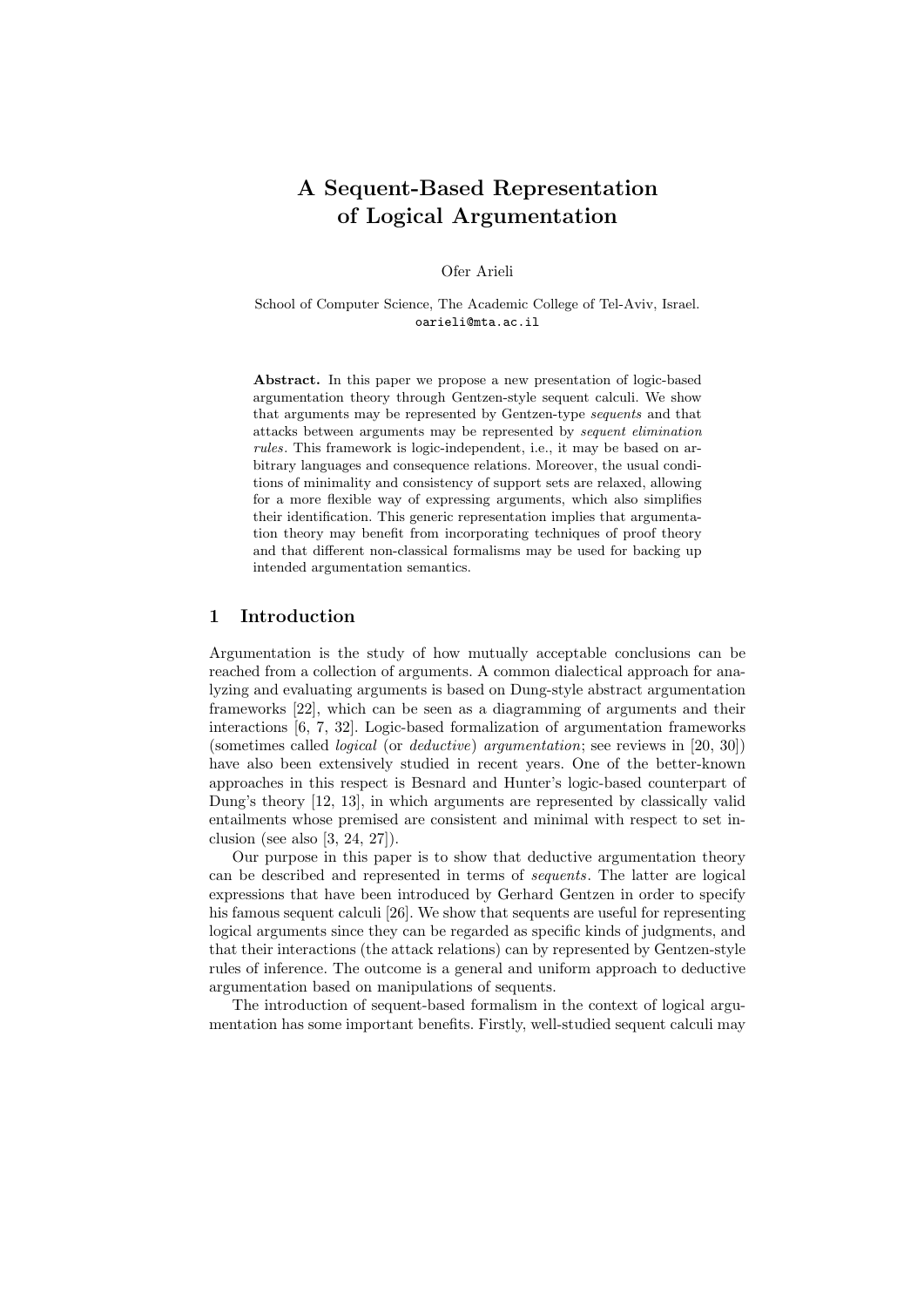be incorporated for producing arguments in an automated way. Secondly, some restrictions in previous definitions of logical arguments, like minimality and consistency of support sets, may now be lifted. Finally, the sequent-based approach is general enough to accommodate different logics, including non-classical ones. This enables the use of different substructural logics, including paraconsistent logics [21] that support robust methods of handling conflicts among arguments.

The rest of this paper is organized as follows: in the next section we briefly review the basics of abstract and logical argumentation theory. In Section 3 we introduce a sequent-based representation of logical argumentation frameworks, and in Section 4 we show how argumentation semantics may be computed in this context in terms of entailment relations. In Section 5 we discuss some further advantages of using sequent calculi for argumentation frameworks, and in Section 6 we conclude.

## **2 Preliminaries: Abstract and Logical Argumentation**

We start by recalling the terminology and some basic concepts behind Dung-style argumentation [22].

**Definition 1.** An *argumentation framework* [22] is a pair  $\mathcal{AF} = \langle \text{Args}, \text{Attack} \rangle$ , where *Args* is an enumerable set of elements, called *arguments*, and *Attack* is a binary relation on *Args ×Args* whose instances are called *attacks*. When  $(A, B)$  ∈ *Attack* we say that *A attacks B* (or that *B* is *attacked by A*).

The study of how to evaluate arguments based on the structures above is usually called *abstract argumentation*. Given an argumentation framework  $A\mathcal{F}$ *⟨Args, Attack⟩*, a key question is what sets of arguments (called *extensions*) can collectively be accepted. Different types of extensions have been considered in the literature (see, e.g., [17, 18, 22, 23]), some of them are listed below.

**Definition 2.** Let  $A\mathcal{F} = \langle \text{Args}, \text{Attack} \rangle$  be an argumentation framework, and let  $\mathcal{E} \subseteq \text{Arg}$ . We say that  $\mathcal{E}$  *attacks* an argument *A* if there is an argument  $B \in \mathcal{E}$ that attacks *A* (i.e.,  $(B, A) \in Attack$ ). The set of arguments that are attacked by  $\mathcal E$  is denoted  $\mathcal E^+$ . We say that  $\mathcal E$  *defends*  $A$  if  $\mathcal E$  attacks every argument  $B$  that attacks A. The set  $\mathcal E$  is called *conflict-free* if it does not attack any of its elements,  $\mathcal E$  is called *admissible* if it is conflict-free and defends all of its elements, and  $\mathcal E$ is *complete* if it is admissible and contains all the arguments that it defends.

Let  $\mathcal E$  be a complete subset of *Args*. We say that  $\mathcal E$  is a *grounded extension* (of  $\mathcal{AF}$ ) iff it is the minimal complete extension of  $\mathcal{AF}$ <sup>1</sup>, a *preferred extension* iff it is a maximal complete extension of *AF*, an *ideal extension* iff it is a maximal complete extension that is a subset of each preferred extension of *AF*, a *stable extension* iff it is a complete extension of *AF* that attacks every argument in *Args*  $\angle$ E, a *semi-stable extension* iff it is a complete extension of  $\angle$ AF where  $\angle$ ∪E<sup>+</sup> is maximal among all complete extensions of *AF*, and an *eager extension* iff it is a maximal complete extension that is a subset of each semi-stable extension of *AF*.

<sup>&</sup>lt;sup>1</sup> In this definition the minimum and maximum are taken with respect to set inclusion.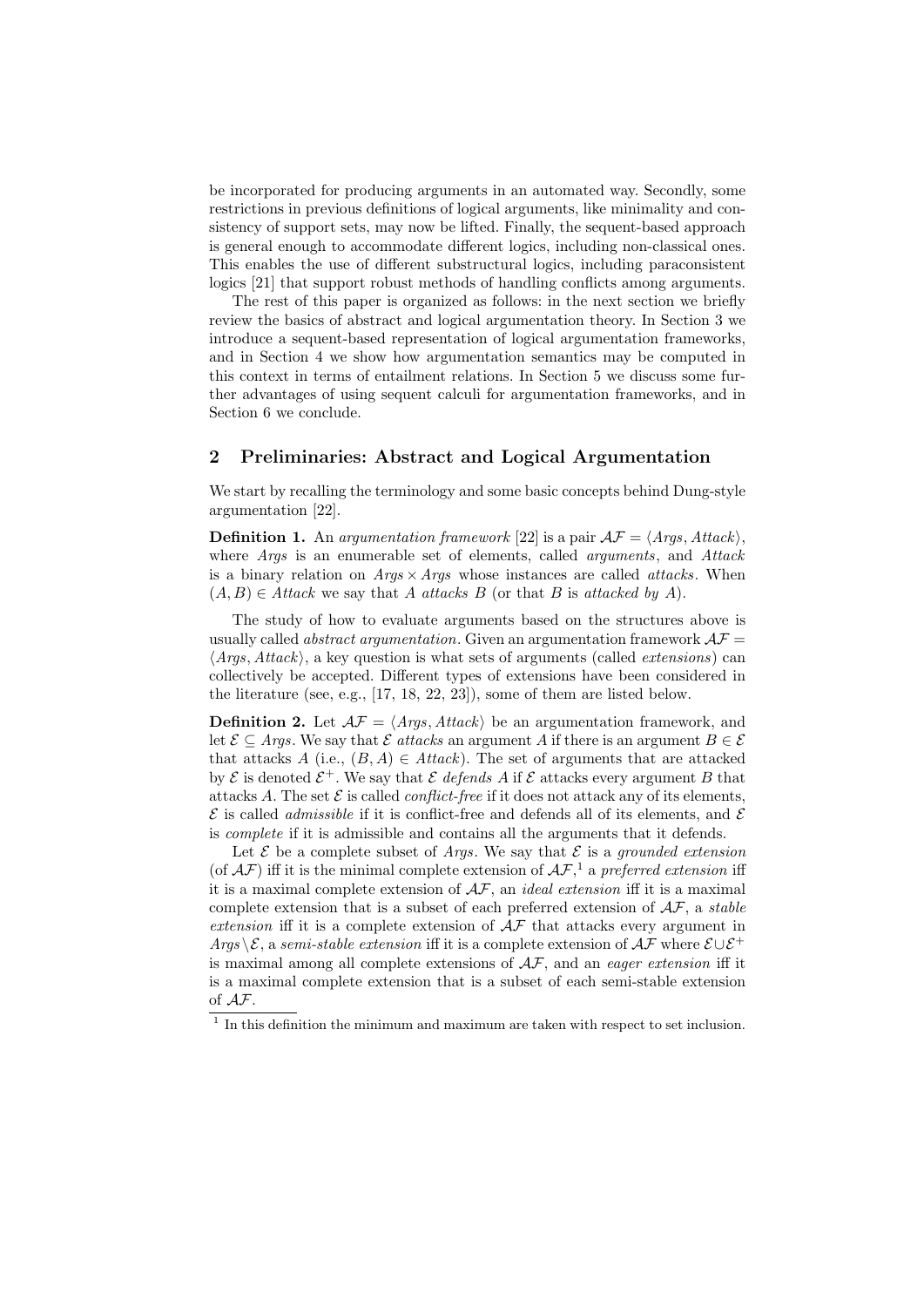In the context of abstract argumentation, then, the arguments themselves are usually considered as atomic objects, and argument acceptability is based on the interactions among these objects, depicted in terms of the attack relation. Acceptability of arguments (with respect to semantics like those considered above) is now defined as follows:

**Definition 3.** We denote by  $\mathcal{E}_{Sem}(\mathcal{AF})$  the set of all the Sem-extensions of an argumentation framework  $\mathcal{AF} = \langle \text{Args}, \text{Attack} \rangle$ , where Sem is one of the extension-based semantics considered previously. Now,

- **–** An argument *A* is *skeptically accepted* by *AF* according to Sem, if *A ∈ E* for  $every \mathcal{E} \in \mathcal{E}_{\mathsf{Sem}}(\mathcal{AF}),$
- **–** An argument *A* is *credulously accepted* by *AF* according to Sem, if *A ∈ E* for *some*  $\mathcal{E} \in \mathcal{E}_{\mathsf{Sem}}(\mathcal{AF})$ .

*Example 1.* Consider the argumentation framework *AF*, represented by the directed graph of Figure 1, where arguments are represented by nodes and the attack relation is represented by arrows.



The admissible sets of  $A\mathcal{F}$  are  $\emptyset$ ,  $\{A\}$ ,  $\{B\}$  and  $\{B, D\}$ , its complete extensions are  $\emptyset$ ,  $\{A\}$ , and  $\{B, D\}$ , the grounded extension is  $\emptyset$ , the preferred extensions are  $\{A\}$  and  $\{B, D\}$ , the ideal extension is  $\emptyset$ , the stable extension is  ${B, D}$ , and this is also the only semi-stable extension and eager extension of *AF*. Thus, e.g., *B* is credulously accepted by *AF* according to the preferred semantics and it is skeptically accepted by *AF* according to the stable semantics.

A wealth of research has been conducted on formalizing deductive argumentation, in which arguments can be expressed in terms of formal languages and acceptance of arguments can be determined by logical entailments. This is usually called *logical argumentation*. One of the better-known works in this context is that of Besnard and Hunter [12], sketched below.

**Definition 4.** Let  $\mathcal{L}$  be a standard propositional language,  $\Sigma$  a finite set of formulas in  $\mathcal{L}$ , and  $\vdash_{cl}$  the consequence relation of classical logic (for  $\mathcal{L}$ ). An *argument in the sense of Besnard and Hunter* [12] (BH-argument, for short), formed by *Σ*, is a pair  $A = \langle \Gamma, \psi \rangle$ , where  $\psi$  is a formula in *L* and *Γ* is a minimally consistent subset of  $\Sigma$  (where minimization is with respect to set inclusion), such that  $\Gamma \vdash_{cl} \psi$ . Here,  $\Gamma$  is called the *support set* of the argument *A* and  $\psi$  is its *consequent*.<sup>2</sup>

 $2$  A similar definition of arguments for defeasible reasoning goes back to [33]; We refer, e.g., to [13] for a comparison between the two approaches.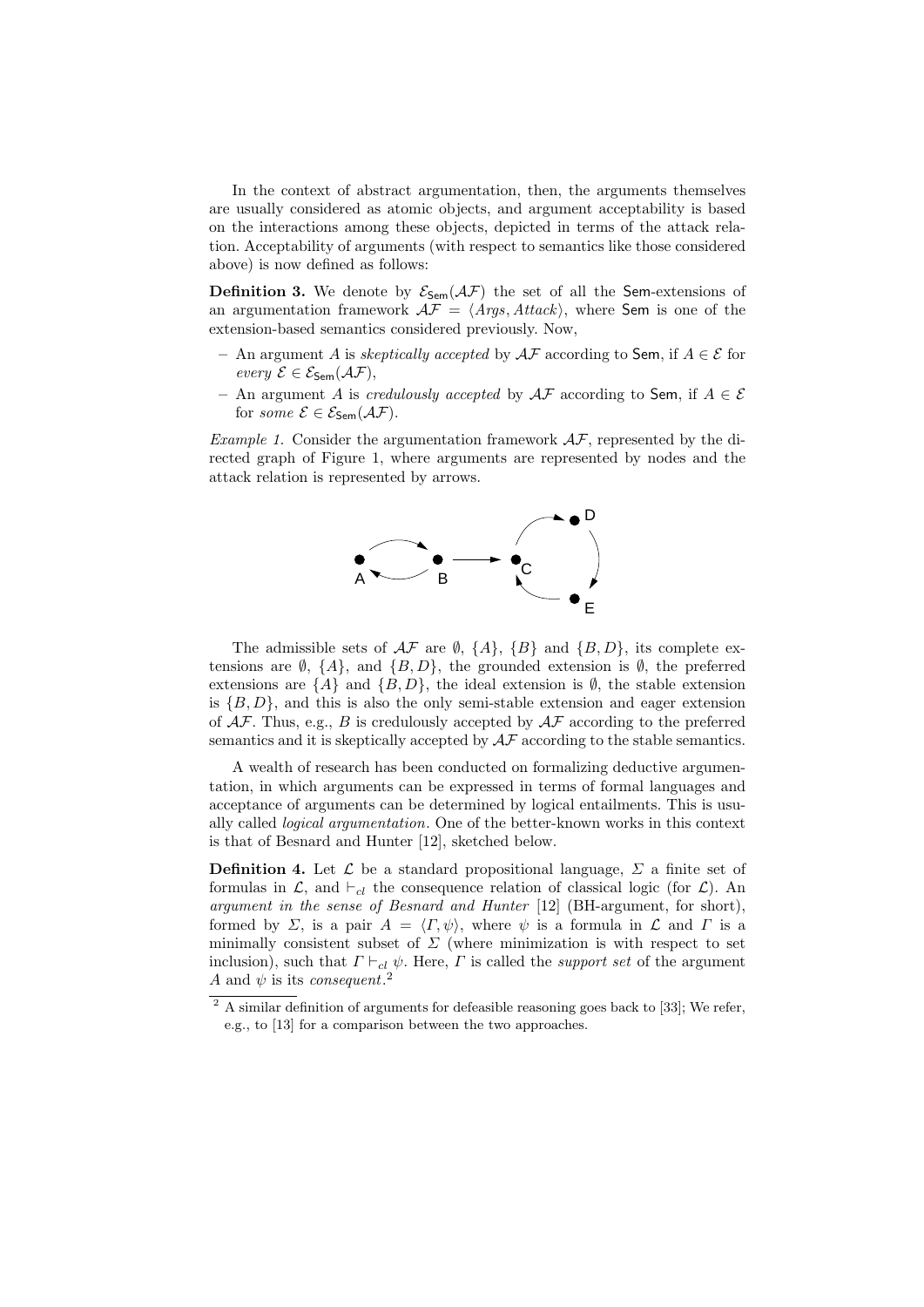Different attack relations have been considered in the literature for logical argumentation frameworks. Below we recall those that are considered in [27] (see also [1, 2, 12, 28, 29]).

**Definition 5.** Let  $A_1 = \langle \Gamma_1, \psi_1 \rangle$  and  $A_2 = \langle \Gamma_2, \psi_2 \rangle$  be two BH-arguments.

- $A_1$  is a *defeater* of  $A_2$  if  $\psi_1 \vdash_{cl} \neg \bigwedge_{\gamma \in \Gamma_2} \gamma$ .
- **–** *A*<sup>1</sup> is a *direct defeater* of *A*<sup>2</sup> if there is *γ ∈ Γ*<sup>2</sup> such that *ψ*<sup>1</sup> *⊢cl ¬γ*.
- $-$  *A*<sub>1</sub> is an *undercut* of *A*<sub>2</sub> if there is  $\Gamma'_2 \subseteq \Gamma_2$  such that  $\psi_1$  is logically equivalent to *¬* ∧ *γ∈Γ′ γ*.
- $A_1$  is a *direct undercut* of  $A_2$  if there is  $\gamma \in \Gamma_2$  such that  $\psi_1$  is logically equivalent to  $\neg \gamma$ .
- *−**A***<sub>1</sub> is a** *canonical undercut* **of** *A***<sub>2</sub> if** *ψ***<sub>1</sub> is logically equivalent to**  $\neg$  $\bigwedge_{\gamma \in \Gamma_2} \gamma$ **.**
- $A_1$  is a *rebuttal* of  $A_2$  if  $\psi_1$  is logically equivalent to  $\neg \psi_2$ .
- **–** *A*<sup>1</sup> is a *defeating rebuttal* of *A*<sup>2</sup> if *ψ*<sup>1</sup> *⊢cl ¬ψ*2.

Let  $Args_{\text{BH}}(\Sigma)$  be the (countably infinite) set of BH-arguments formed by  $\Sigma$ . Each condition in Definition 5 induces a corresponding attack relation *Attack* on  $Args_{BH}(\Sigma)$ . For instance, one may define that  $(A_1, A_2) \in Attack$  iff  $A_1$  is a defeater of *A*2. In turn, *Σ* and *Attack* induce the (abstract) argumentation framework  $\mathcal{AF}(\Sigma) = \langle \text{Args}_{\text{BH}}(\Sigma), \text{Attack} \rangle$ . By this, one may draw conclusions from *Σ* with respect to each of the abstract argumentation semantics considered in Definition 2, by incorporating Definition 3:

**Definition 6.** Let  $\mathcal{AF}(\Sigma) = \langle \text{Args}_{\text{BH}}(\Sigma), \text{Attack} \rangle$  be a logical argumentation framework and Sem one of the extension semantics considered in Definition 2.

- $-$  A formula  $\psi$  is *skeptically entailed* by  $\Sigma$  according to Sem, if there is an argument  $\langle \Gamma, \psi \rangle \in \text{Args}_{\text{BH}}(\Sigma)$  that is skeptically accepted by  $\mathcal{AF}(\Sigma)$  according to Sem.
- **–** A formula *ψ* is *credulously entailed* by *Σ* according to Sem, if there is an argument  $\langle \Gamma, \psi \rangle \in \text{Args}_{\text{BH}}(\Sigma)$  that is credulously accepted by  $\mathcal{AF}(\Sigma)$  according to Sem.

## **3 Sequent-Based Logical Argumentation**

The setting described in the previous section is a basis of several works on logical argumentation (e.g.,  $[1, 2, 3, 12, 13, 14, 24, 27]$ ). In this section we re-examine some of its basic concepts.

#### **3.1 Arguments As Sequents**

First, we consider the notion of a logical argument. We argue that the minimality and consistency requirements in Definition 4 not only cause complications in the evaluation and the construction of arguments, but also may not be really necessary for capturing the intended meaning of this notion.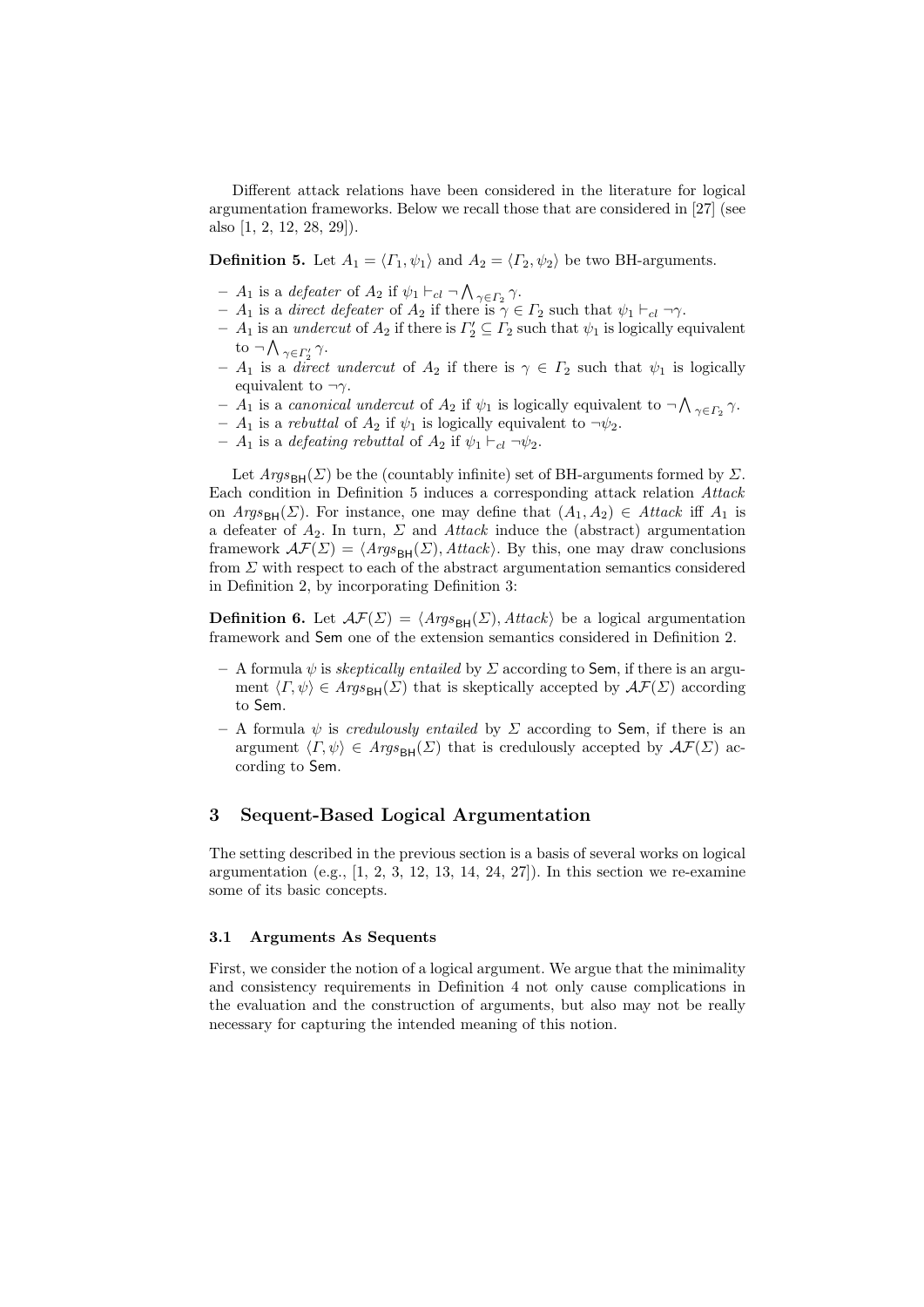- **– Minimality.** Minimization of supports is not an essential principle for defining arguments. For instance, mathematical proofs are usually not required to be minimal in order to validate their claim. For a more specific example, consider a framework in which supports are expressed only by literals (atomic formulas or their negation). Then  $\langle \{p, q\}, p \vee q \rangle$  is excluded due to minimality considerations, although one may consider *{p, q}* as a *stronger* support for *p∨q* than, say, *{p}*. Indeed, the former contains *several* pieces of evidence for  $p \vee q$  (this may be relevant when, e.g., majority votes or other quantitative considerations are taken into account).<sup>3</sup>
- **Consistency.** The requirement that the support set  $\Gamma$  of an argument  $\langle \Gamma, \psi \rangle$ should be consistent may be irrelevant for some logics, at least when consistency is defined by satisfiability. Indeed, in logics such as Priest's LP [31] or Belnap's four-valued logic [10], *every* set of formulas in the language of *{¬, ∨, ∧}* is satisfiable. What really matters in these cases is the consequence relation of the underlying logic. Thus, e.g., in opposed to classical logic, when intuitionistic logic is concerned,  $\langle {\neg \neg \psi}, \psi \rangle$  shouldn't be considered as a legitimate argument, although  $\neg\neg\psi \in \Gamma$  is (minimally) consistent in  $\Gamma$  when *ψ* is consistent.
- **– Complexity.** From a more pragmatic point of view, the involvement of minimally consistent subsets of the underlying knowledge-base poses serious questions on the computational viability of identifying arguments and generating them. Indeed, deciding the existence of a minimal subset of formulas that implies the consequent is already at the second level of the polynomial hierarchy (see [25]).

Our conclusion, then, is that what really matters for an argument, is that (i) its consequent would logically follow, according to the underlying logic, from the support set, and that (ii) there would be an effective way of constructing and identifying it. In what follows we therefore adhere the following principles:

- 1. Supports and consequents of arguments are solely determined by the *logic*.
- 2. Arguments are syntactical objects that are *effectively computable* by a formal system that is related to the logic, and are *refutable* by the attack relation of the argumentation system.

For the first item we indicate what a logic is (Definition 7). The first part of the second item corresponds to the primary goal of proof theory, so notations and machinery are borrowed from that area (Definitions 8 and 9).

<sup>&</sup>lt;sup>3</sup> Another argument that is sometimes pleaded for set-inclusion minimization is that it reduces the number of attacks. Again, it is disputable whether set-inclusion minimization is the right principle for assuring this property, since, for instance, the singletons  $S_1 = \{p_1\}$  and  $S_2 = \{p_2 \land \ldots \land p_n\}$ , supporting (e.g., in classical logic) the claim  $p_1 \vee \ldots \vee p_n$ , are incomparable w.r.t. set-inclusion (and moreover they even do not share any atomic formula), but it is obvious that as *n* becomes larger *S*<sup>2</sup> becomes more exposed to attacks than *S*1.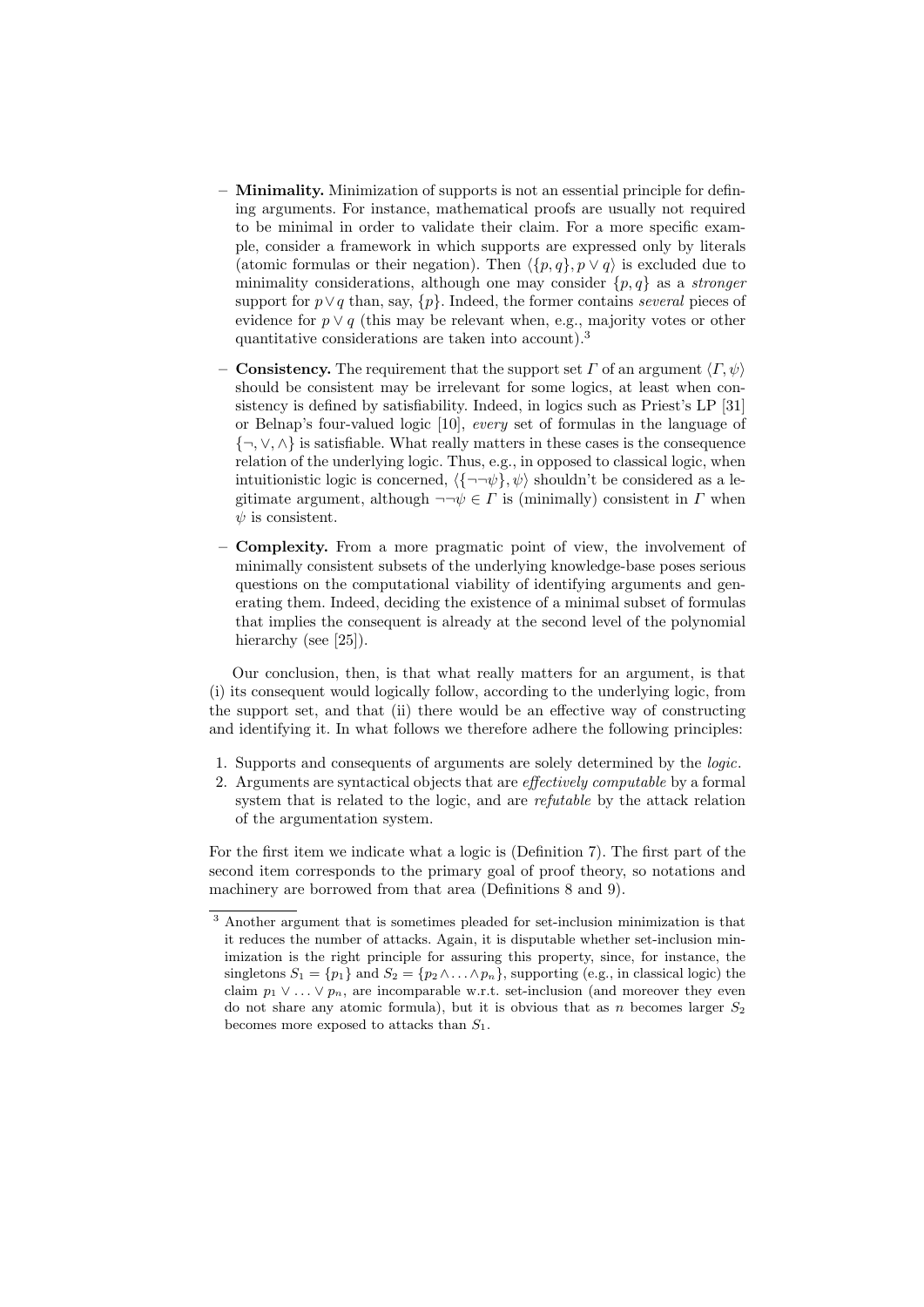**Definition 7.** Let  $\mathcal{L}$  be a propositional language. A (propositional) *logic* for  $\mathcal{L}$ is a pair  $\mathfrak{L} = \langle \mathcal{L}, \vdash \rangle$ , where  $\vdash$  is a (Tarskian) consequence relation for  $\mathcal{L}$ , i.e., a binary relation between sets of formulas and formulas in *L*, satisfying the following conditions:

Cautious Reflexivity: *ψ ⊢ ψ*. Monotonicity: if  $\Gamma \vdash \psi$  and  $\Gamma \subseteq \Gamma'$ , then  $\Gamma' \vdash \psi$ . Transitivity: if  $\Gamma \vdash \psi$  and  $\Gamma', \psi \vdash \varphi$  then  $\Gamma, \Gamma' \vdash \varphi$ .

**Definition 8.** Let  $\mathcal{L}$  be a propositional language, and let  $\Rightarrow$  be a symbol that does not appear in *L*. An *L*-*sequent* (or just a sequent) is an expression of the form  $\Gamma \Rightarrow \Delta$ , where  $\Gamma$  and  $\Delta$  are finite sets of formulas in  $\mathcal{L}$ .

Proof systems that operate on sequents are called *sequent calculi* [26]. We shall say that a logic  $\mathfrak L$  is *effective*, if it has a sound and complete sequent calculus. For an effective logic  $\mathfrak{L} = \langle \mathcal{L}, \vdash \rangle$ , then, there is an effective way of drawing entailments:  $\Gamma \vdash \psi$  iff there is a proof of the sequent  $\Gamma \Rightarrow \psi$  in the corresponding sequent calculus. In what follows we shall always assume that the underlying logics are effective.

**Definition 9.** Let  $\mathcal{L} = \langle \mathcal{L}, \vdash \rangle$  be an effective logic with a corresponding sequent calculus  $\mathfrak{C}$ , and let  $\Sigma$  be a set of formulas in  $\mathcal{L}$ . An  $\mathfrak{L}$ -*argument* based on  $\Sigma$  is an £-sequent of the form  $\Gamma \Rightarrow \psi$ , where  $\Gamma \subseteq \Sigma$ , that is provable in  $\mathfrak{C}$ . The set of all the L-arguments that are based on  $\Sigma$  is denoted  $\text{Arg}_{\mathfrak{C}}(\Sigma)$ .

In the notation of Definition 9, we have that:

**Proposition 1.** *Let*  $\mathcal{L} = \langle \mathcal{L}, \vdash \rangle$  *be an effective propositional logic. Then*  $\Gamma \Rightarrow \psi$  $i$ *s in*  $\text{Arg}_{\mathfrak{L}}(\Sigma)$  *iff*  $\Gamma \vdash \psi$  *for*  $\Gamma \subseteq \Sigma$ *.* 

*Example 2.* When the underlying logic is classical logic  $\mathfrak{CE}$ , one may use Gentzen's well-known sequent calculus  $LK$ , which is sound and complete for  $\mathfrak{CL}$  [26]. In this case we have, for instance, that the sequent  $\psi \supset \phi \Rightarrow \neg \psi \vee \phi$  is derivable in *LK* and so it belongs to  $\text{Arg}_{\mathfrak{CE}}(\Sigma)$  whenever  $\Sigma$  contains the formula  $\psi \supset \phi$ . Note, however, that this sequent is not derivable by any sequent calculus that is sound and complete for intuitionistic logic  $\mathfrak{IL}$  (e.g., Gentzen's  $LJ$ ), thus it is not in  $\text{Arg}_{\mathfrak{IL}}(\Sigma)$  for any  $\Sigma$ .

**Proposition 2.** For every effective logic  $\mathfrak{L} = \langle \mathcal{L}, \vdash \rangle$  and a finite set  $\Sigma$  of for*mulas in*  $\mathcal{L}$ *, the set* Arg<sub>c</sub>( $\Sigma$ ) *is closed under the following rules:*<sup>4</sup>

*Σ*-*Reflexivity: For every*  $\Gamma \subseteq \Sigma$  *and*  $\psi \in \Gamma$  *it holds that*  $\Gamma \Rightarrow \psi \in \text{Arg}_{\mathcal{L}}(\Sigma)$ *. Σ-Monotonicity: If*  $\Gamma \Rightarrow \psi \in \text{Arg}_{\mathcal{L}}(\Sigma)$  *and*  $\Gamma \subseteq \Gamma' \subseteq \Sigma$  *then*  $\Gamma' \Rightarrow \psi \in \text{Arg}_{\mathcal{L}}(\Sigma)$ *Σ-Transitivity: If*  $\Gamma \Rightarrow \psi \in \text{Arg}_{\mathcal{L}}(\Sigma)$  *and*  $\Gamma', \psi \Rightarrow \phi \in \text{Arg}_{\mathcal{L}}(\Sigma)$  *then also*  $\Gamma, \Gamma' \Rightarrow \phi \in \text{Arg}_{\mathcal{P}}(\Sigma).$ 

<sup>4</sup> Following the usual convention we use commas in a sequent for denoting the union operation.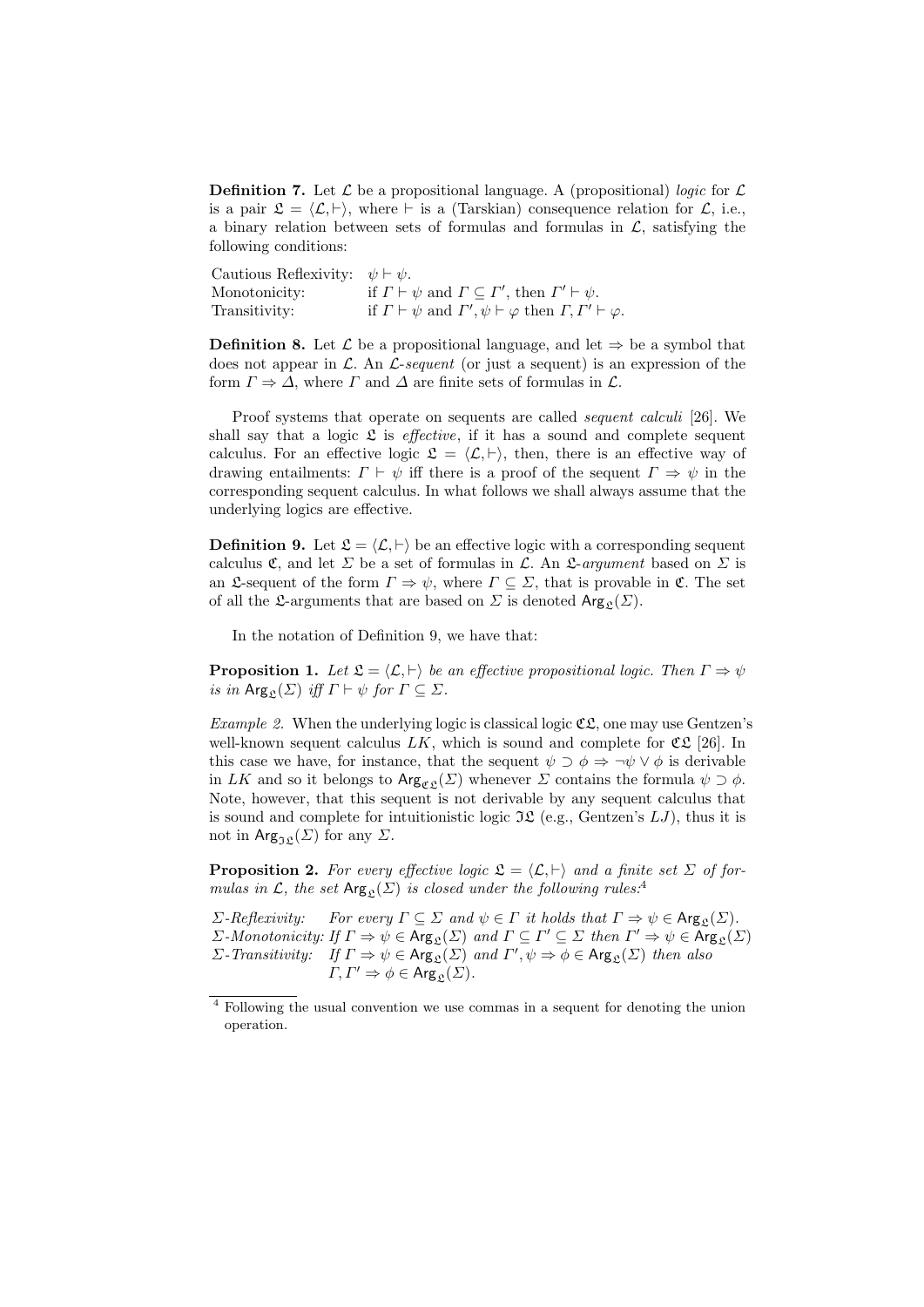*Proof.* By Proposition 1, Σ-Reflexivity follows from the cautious reflexivity and the monotonicity of *⊢*, *Σ*-Transitivity follows from the transitivity of *⊢*, and *Σ*monotonicity follows from the monotonicity of *⊢*. *⊓⊔*

*Note 1.* The set  $Args_{\text{BH}}(\Sigma)$  of the BH-arguments is not closed under any rule in Proposition 2. To see this consider for instance the set  $\Sigma = \{p, q, \neg p \lor q, \neg q \lor p\}$ . Then  $\langle \{p, \neg p \lor q\}, q \rangle \in \text{Args}_{\text{BH}}(\Sigma)$  and  $\langle \{q, \neg q \lor p\}, p \rangle \in \text{Args}_{\text{BH}}(\Sigma)$ , however  $\langle \{p, \neg p \lor q, \neg q \lor p\}, p \rangle \notin \text{Args}_{\text{BH}}(\Sigma)$ , since its support set is not minimal. Thus *Args*<sub>BH</sub>(*Σ*) is not *Σ*-transitive. The fact that  $\langle \{p, \neg p \lor q, \neg q \lor p\}, p \rangle \notin \text{A}rgs_{\text{BH}}(\Sigma)$ (while  $\langle \{p\}, p \rangle \in \text{Args}_{\text{BH}}(\Sigma)$ ) also shows that  $\text{Args}_{\text{BH}}(\Sigma)$  is not *Σ*-monotonic and that it is not  $\Sigma$ -reflexive.<sup>5</sup>

*Note 2.* Let  $\mathfrak{L} = \langle \mathcal{L}, \vdash \rangle$  be an effective logic and  $\Sigma$  a finite set of formulas in  $\mathcal{L}$ . Then *Σ*-Transitivity can be strengthened as follows:

If  $\Gamma \Rightarrow \psi \in \text{Arg}_{\mathfrak{L}}(\Sigma)$  and  $\Gamma', \psi \vdash \phi$  for  $\Gamma' \subseteq \Sigma$ , then  $\Gamma, \Gamma' \Rightarrow \phi \in \text{Arg}_{\mathfrak{L}}(\Sigma)$ .

This rule implies that for generating  $\mathfrak{L}$ -arguments based on  $\Sigma$  it is enough to consider only formulas in *Σ*.

### **3.2 Attacks As Sequent Elimination Rules**

In order to represent attack relations we introduce rules for excluding arguments (i.e., sequents) in the presence of counter arguments. We call such rules *sequent elimination rules*, or *attack rules*. The obvious advantage of representing attacks by sequent elimination rules is that the form of such rules is similar to that of the construction rules, and both types of rules are expressed by the same syntactical objects. This allows us to uniformly identify and generate arguments and attacks by the same sequent-manipulation systems.

Since the underlying logic may not be classical and its language may not be the standard propositional one, we shall have to make the following assumptions on the availability of particular connectives in the language:

- **–** To generalize attack relations that are defined by the classical conjunction, we assume that the underlying language contains a *⊢*-conjunctive connective *∧*, for which  $Γ ⊢ ψ ∧ φ$  iff  $Γ ⊢ ψ$  and  $Γ ⊢ φ$ . In these cases we shall denote by *∧Γ* the conjunction of all the elements in *Γ*.
- **–** To generalize attack relations that are defined by logical equivalence, we assume that in addition to the *⊢*-conjunctive connective, the underlying language also contains a *⊢*-deductive implication  $\supset$ , for which  $\Gamma, \psi \vdash \phi$  iff *Γ*  $\vdash \psi \supset \phi$ . In these cases we shall abbreviate the formula  $(\psi \supset \phi) \land (\phi \supset \psi)$ by  $\psi \leftrightarrow \phi$ .

Note that  $Args_{BH}(\Sigma)$  is *cautiously*  $\Sigma$ *-reflexive*:  $\langle {\psi}, \psi \rangle \in Args_{BH}(\Sigma)$  for a consistent formula  $\psi \in \Sigma$ .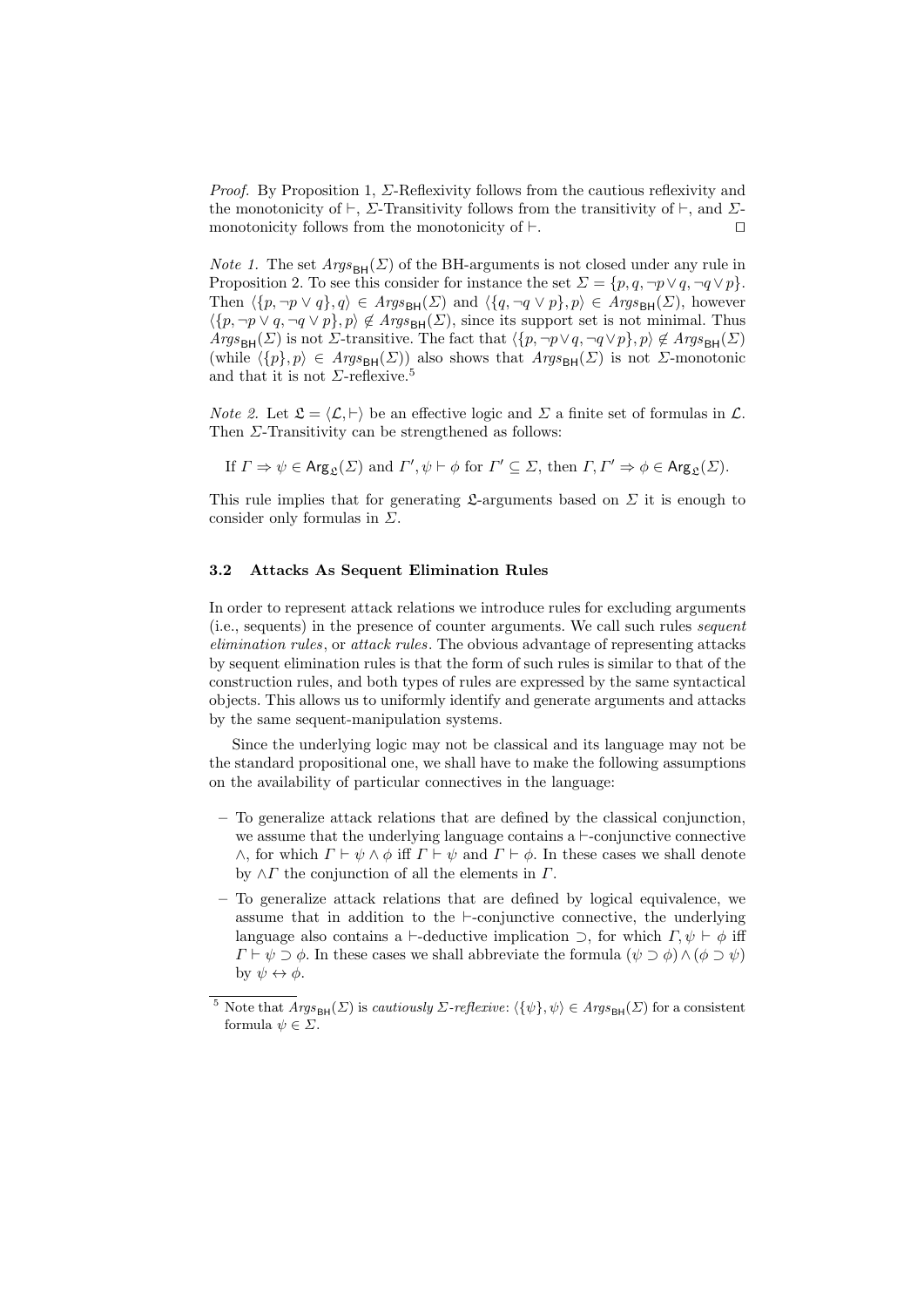Let us now show how the attack relations in Definition 5 can be described in terms of corresponding sequent elimination rules. Typical conditions of such rules consist of three sequents: the attacking argument, the attacked argument, and the condition for the attack. Conclusions of sequent elimination rules will be the elimination of the attacked argument. In the sequel, we denote by  $\Gamma \neq \psi$ the elimination of the argument  $\Gamma \Rightarrow \psi$ .

In what follows we say that a sequent elimination rule  $R$  is *applicable* with respect to a logic  $\mathfrak{L}$ , if all of its conditions are valid for  $\mathfrak{L}$ , that is, every condition of  $R$  is provable in a corresponding sound and complete sequent calculus for  $\mathfrak{L}$ <sup>6</sup>

*Attacks by defeaters:* In terms of an arbitrary logic  $\mathcal{L} = \langle \mathcal{L}, \vdash \rangle$  and  $\mathcal{L}$ -arguments in Arg<sub>c</sub>(*Σ*), an argument  $\Gamma_1 \Rightarrow \psi_1$  is an *L*-defeater of an argument  $\Gamma_2 \Rightarrow \psi_2$  if  $\psi_1$  *⊢* ¬  $\bigwedge \Gamma_2$ . In the presence of a *⊢*-deductive implication  $\supset$  in  $\mathcal{L}$ , this means that  $\vdash \psi_1 \supset \neg \bigwedge \Gamma_2$ , and so  $\Rightarrow \psi_1 \supset \neg \bigwedge \Gamma_2$  is an  $\mathfrak{L}$ -argument in  $\text{Arg}_{\mathfrak{L}}(\Sigma)$ . It follows that attacks by defeaters may be represented by the following sequent elimination rule (relative to  $\mathfrak{L}$ ):

$$
\text{Defeat:} \quad \frac{\Gamma_1 \Rightarrow \psi_1 \quad \Rightarrow \psi_1 \supset \neg \bigwedge \Gamma_2 \quad \Gamma_2 \Rightarrow \psi_2}{\Gamma_2 \not\Rightarrow \psi_2}
$$

In the particular case where the underlying logic is classical logic  $\mathfrak{C}\mathfrak{L}$ , this rule is a sequent-based encoding of a defeater attack in the sense of Definition 5:

**Proposition 3.** Let  $A_1 = \langle \Gamma_1, \psi_1 \rangle$  and  $A_2 = \langle \Gamma_2, \psi_2 \rangle$  be two BH-arguments. *Then*  $A_1$  *is a defeater of*  $A_2$  *in the sense of Definition 5 iff the Defeat rule*  $\mathcal{R}$ *, in which*  $\Gamma_2 \Rightarrow \psi_2$  *is attacked by*  $\Gamma_1 \Rightarrow \psi_1$ *, is*  $\mathfrak{CL}\text{-}applied$ .

*Proof.* Since  $A_i$  is a BH-argument it holds that  $\Gamma_i \Rightarrow \psi_i$  is CL-valid  $(i = 1, 2)$ . Moreover, since  $A_1$  is a defeater of  $A_2$ , the attack condition of  $R$  is also  $CL$ -valid. It follows that  $\mathcal{R}$  is  $\mathfrak{CL}$ -applicable. Conversely, suppose that  $A_1 = \langle \Gamma_1, \psi_1 \rangle$  and  $A_2 = \langle \Gamma_2, \psi_2 \rangle$  are BH-arguments so that the Defeat rule in which  $\Gamma_2 \Rightarrow \psi_2$  is attacked by  $\Gamma_1 \Rightarrow \psi_1$  is  $\mathfrak{CE}$ -applicable. Then the attacking condition of this rule is  $\mathfrak{C}\mathfrak{L}\text{-}\mathsf{valid}$ , and so  $A_1$  is a defeater of  $A_2$  in the sense of Definition 5.  $\Box$ 

*Note 3.* The following sequent elimination rule may be viewed as a generalized form of Defeat, which moreover does not assume the availability of a deductive implication in the language.

Strong Defeat: 
$$
\frac{\Gamma_1 \Rightarrow \neg \bigwedge \Gamma_2 \qquad \Gamma_2 \Rightarrow \psi_2}{\Gamma_2 \not\Rightarrow \psi_2}
$$

**Proposition 4.** *Strong Defeat implies Defeat.*

*Proof.* Assume that the three conditions of Defeat hold. Since  $\Rightarrow \psi_1 \supset \neg \bigwedge \Gamma_2$ is derivable and £ is effective, it holds that  $\vdash \psi_1 \supset \neg \bigwedge \Gamma_2$ . Thus, since  $\supset$  is a

<sup>&</sup>lt;sup>6</sup> Semantically, this usually means that for every condition  $\Gamma \Rightarrow \psi$  of  $\mathcal{R}$ , any L-model of (all the formulas in)  $\Gamma$  is an  $\mathfrak{L}\text{-model}$  of  $\psi$ .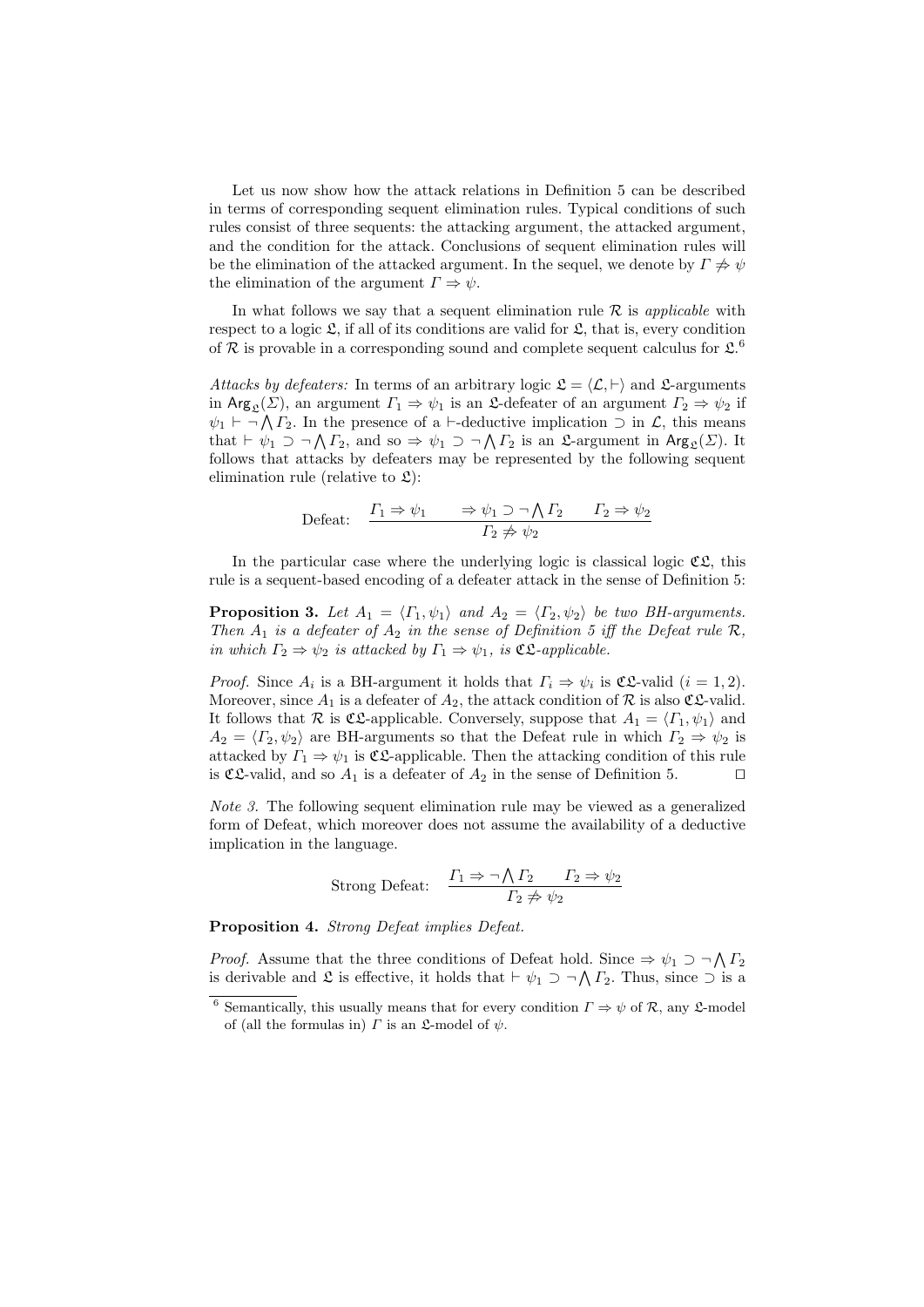*⊦*-deductive implication,  $\psi_1$  *⊦* ¬  $\Lambda$  *Γ*<sub>2</sub>. This, together with the assumption that  $\Gamma_1 \Rightarrow \psi_1$  is derivable (and so it is an argument in  $\text{Arg}_{\mathcal{L}}(\Sigma)$ ), imply by Note 2 that  $\Gamma_1 \Rightarrow \neg \bigwedge \Gamma_2$  is an argument in  $\text{Arg}_{\mathcal{L}}(\Sigma)$ , and so it is derivable in the underlying sequent calculus. By Strong Defeat, then,  $\Gamma_2 \neq \psi_2$ , which is also the conclusion of Defeat. *⊓⊔*

*Attacks by direct defeaters:* Direct defeat with respect to an arbitrary logic  $\mathfrak{L} =$  $\langle \mathcal{L}, \vdash \rangle$  and a set Arg<sub>c</sub>(*Σ*) of *Σ*-arguments based on *Σ*, means that  $\Gamma_1 \Rightarrow \psi_1$  is an L-direct defeater of *Γ*<sup>2</sup> *⇒ ψ*<sup>2</sup> if *ψ*<sup>1</sup> *⊢ ¬γ* for some *γ ∈ Γ*2. Thus, a direct defeat attack may be expressed by the following sequent elimination rule:

Direct Defeat: 
$$
\frac{\Gamma_1 \Rightarrow \psi_1 \quad \Rightarrow \psi_1 \supset \neg \phi \quad \Gamma_2, \phi \Rightarrow \psi_2}{\Gamma_2, \phi \not\Rightarrow \psi_2}
$$

Thus, an argument should be withdrawn in case that the negation of an element in its support set is implied by a consequent of another argument.

As in the case of attacks by defeaters, we have the following relation between attacks by direct defeaters in classical logic (Definition 5) and the above sequentbased formalization:

**Proposition 5.** Let  $A_1 = \langle \Gamma_1, \psi_1 \rangle$  and  $A_2 = \langle \Gamma_2, \psi_2 \rangle$  be BH-arguments. Then *A*<sup>1</sup> *is a direct defeater of A*<sup>2</sup> *in the sense of Definition 5 iff the Direct Defeat sequent elimination rule, in which*  $\Gamma_2 \Rightarrow \psi_2$  *is attacked by*  $\Gamma_1 \Rightarrow \psi_1$ *, is*  $\mathfrak{C} \mathfrak{L}$ *applicable.*

*Proof.* Similar to that of Proposition 3. *⊓⊔*

*Note 4.* Again, it is possible to express a stronger form of the rule above, which does not mention an implication connective:

Strong Direct Defeat: 
$$
\frac{\Gamma_1 \Rightarrow \neg \phi \qquad \Gamma_2, \phi \Rightarrow \psi_2}{\Gamma_2, \phi \not\Rightarrow \psi_2}
$$

**Proposition 6.** *Strong Direct Defeat implies Direct Defeat.*

*Proof.* As in the proof of Proposition 4, by Note 2 and the fact that  $\supset$  is a *⊦*deductive implication, the availability of  $\Gamma_1 \Rightarrow \psi_1$  and  $\Rightarrow \psi_1 \supset \neg \phi$  implies that  $\Gamma_1 \Rightarrow \neg \phi$  is an element in Arg<sub>c</sub>(*Σ*). Thus, Strong Direct Defeat may be applied to conclude that  $\Gamma_2$ ,  $\phi \neq \psi_2$ , which is also the conclusion of Direct Defeat.  $\Box$ 

*Attacks by undercuts:* For expressing undercuts with respect to a logic  $\mathcal{L} = \langle \mathcal{L}, \vdash \rangle$ we first have to define logical equivalence in L. A natural way to do so is to require that  $\psi$  and  $\phi$  are logically equivalent in  $\mathfrak{L}$  iff  $\psi \vdash \phi$  and  $\phi \vdash \psi$ . Using a *⊢*-deductive implication *⊃* and a *⊢*-conjunctive connective *∧*, this means that *⊢* (*ψ ⊃ ϕ*) *∧* (*ϕ ⊃ ψ*), i.e., that *ψ ↔ ϕ* is a theorem of L. It follows that attacks by undercuts are represented by the following sequent elimination rule:

$$
\text{Undercut:} \quad \frac{\Gamma_1 \Rightarrow \psi_1 \quad \Rightarrow \psi_1 \leftrightarrow \neg \bigwedge \Gamma_2 \quad \Gamma_2, \Gamma_2' \Rightarrow \psi_2}{\Gamma_2, \Gamma_2' \neq \psi_2}
$$

Again, one may show that an attack by undercuts in the sense of Definition 5 is a particular case, for classical logic, of the rule above (cf. Propositions 3 and 5).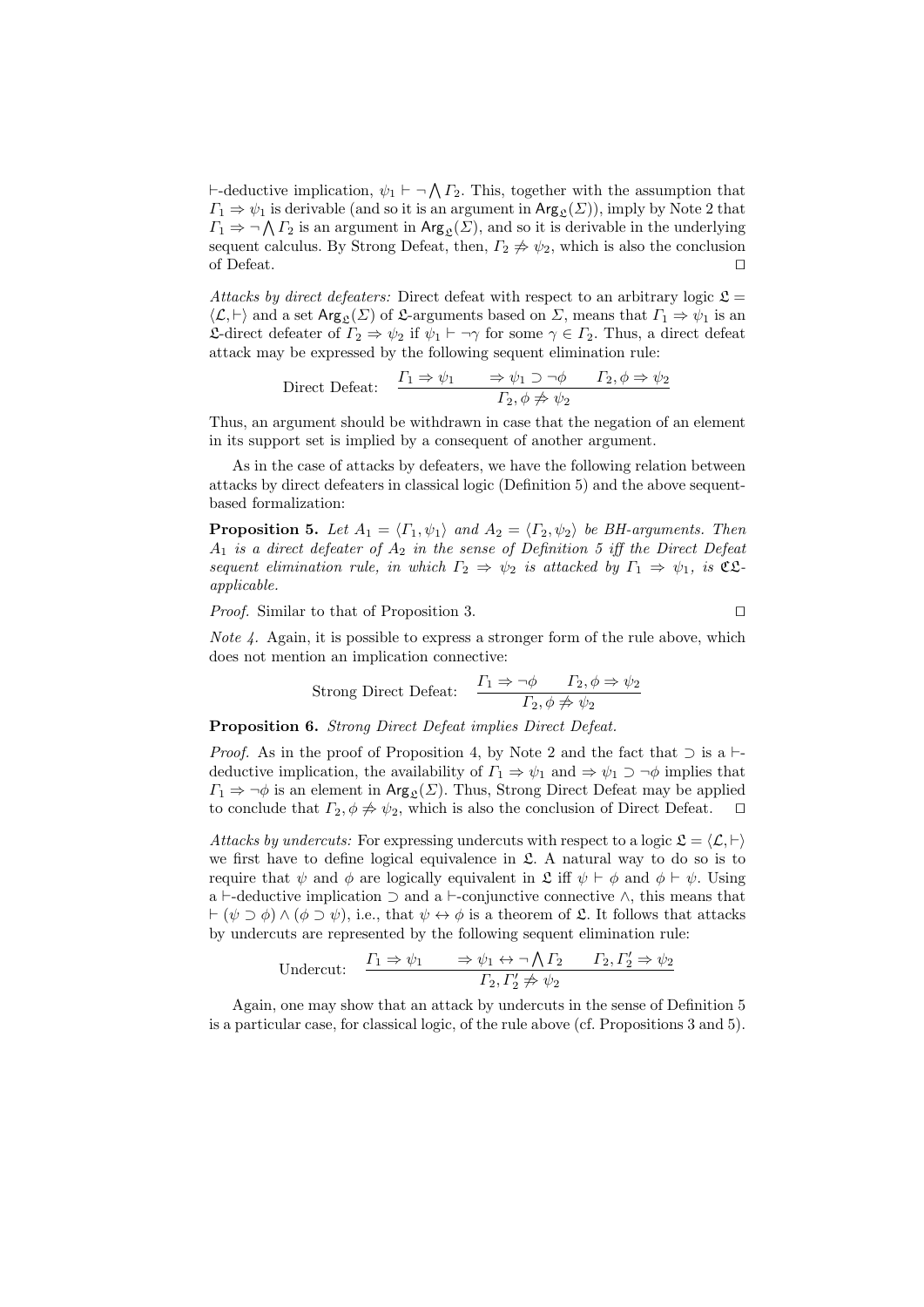**Proposition 7.** *Let*  $A_1 = \langle \Gamma_1, \psi_1 \rangle$  *and*  $A_2 = \langle \Gamma_2, \psi_2 \rangle$  *be BH-arguments. Then A*<sub>1</sub> *is an undercut of A*<sub>2</sub> *iff the Undercut rule in which*  $\Gamma_2 \Rightarrow \psi_2$  *is attacked by*  $\Gamma_1 \Rightarrow \psi_1$  *is* **C**L-applicable.

*Attacks by direct and canonical undercuts:* Using the same notations as those for attacks by undercuts, and under the same assumptions on the language, attacks by direct undercuts may be represented by the following elimination rule:

Direct Undercut: 
$$
\frac{\Gamma_1 \Rightarrow \psi_1 \quad \Rightarrow \psi_1 \leftrightarrow \neg \gamma_2 \quad \Gamma_2, \gamma_2 \Rightarrow \psi_2}{\Gamma_2, \gamma_2 \not\Rightarrow \psi_2}
$$

Similarly, attacks by canonical undercuts may be represented as follows:

$$
\text{canonical Undercut:} \quad \frac{\Gamma_1 \Rightarrow \psi_1 \quad \Rightarrow \psi_1 \leftrightarrow \neg \bigwedge \Gamma_2 \quad \Gamma_2 \Rightarrow \psi_2}{\Gamma_2 \not\Rightarrow \psi_2}
$$

The rules above may be justified by propositions that are similar to 3, 5, and 7.

*Attacks by rebuttal and defeating rebuttal:* By the discussion above it is easy to see that attacks by rebuttal and defeating rebuttal are also represented by sequent elimination rules. Indeed, these two attacks are represented as follows:

Rebuttal:

\n
$$
\frac{\Gamma_1 \Rightarrow \psi_1 \quad \Rightarrow \psi_1 \leftrightarrow \neg \psi_2 \quad \Gamma_2 \Rightarrow \psi_2}{\Gamma_2 \not\Rightarrow \psi_2}
$$
\nDefeating Rebuttal:

\n
$$
\frac{\Gamma_1 \Rightarrow \psi_1 \quad \Rightarrow \psi_1 \supset \neg \psi_2 \quad \Gamma_2 \Rightarrow \psi_2}{\Gamma_2 \not\Rightarrow \psi_2}
$$

Again, these rules are justifiable by propositions that are similar to 3, 5, and 7.

As the next proposition shows, the relations between the attacks in Definition 5, indicated in [27], carry on to our sequent elimination rules.

**Proposition 8.** Let  $\mathcal{L} = \langle \mathcal{L}, \vdash \rangle$  be an effective propositional logic and suppose *that*  $\mathcal{L}$  *has*  $a \vdash$ -conjunction  $\land$  and  $a \vdash$ -deductive implication  $\supset$ *. Then: (a)* De*feating Rebuttal implies Rebuttal, (b) Undercut implies Canonical Undercut and Direct Undercut, (c) Direct Defeat implies Direct Undercut.*

*Proof.* Part (a) follows from the fact that the conditions of Rebuttal are stronger than those of Defeating Rebuttal. More specifically, suppose that the conditions of Rebuttal hold, i.e.,  $\Gamma_1 \Rightarrow \psi_1$  and  $\Rightarrow \psi_1 \leftrightarrow \neg \psi_2$  and  $\Gamma_2 \Rightarrow \psi_2$  are derivable in the underlying sequent calculus. Since  $\mathfrak{L}$  is effective, it holds that  $\vdash \psi_1 \leftrightarrow \neg \psi_2$ , i.e.,  $\vdash (\psi_1 \supset \neg \psi_2) \land (\neg \psi_2 \supset \psi_1)$ . Since  $\land$  is a *⊢*-conjunction,  $\vdash \psi_1 \supset \neg \psi_2$ , thus by the effectiveness of  $\mathfrak{L}$  again, the sequent  $\Rightarrow \psi_1 \supset \neg \psi_2$  is derivable in the calculus. By Defeating Rebuttal,  $\Gamma_2 \neq \psi_2$ , which is also the conclusion of Rebuttal.

Part (b) follows from the fact that Undercut holds in particular when *Γ*<sub>2</sub> is a singleton (in which case Direct Undercut is obtained) and when  $\Gamma_2$  is the whole support set of the sequent (in which case Canonical Undercut is obtained).

To see Part (c), note that the conditions of Direct Undercut are stronger than those of Direct Defeat (taking  $\gamma_2 = \phi$ ).  $\Box$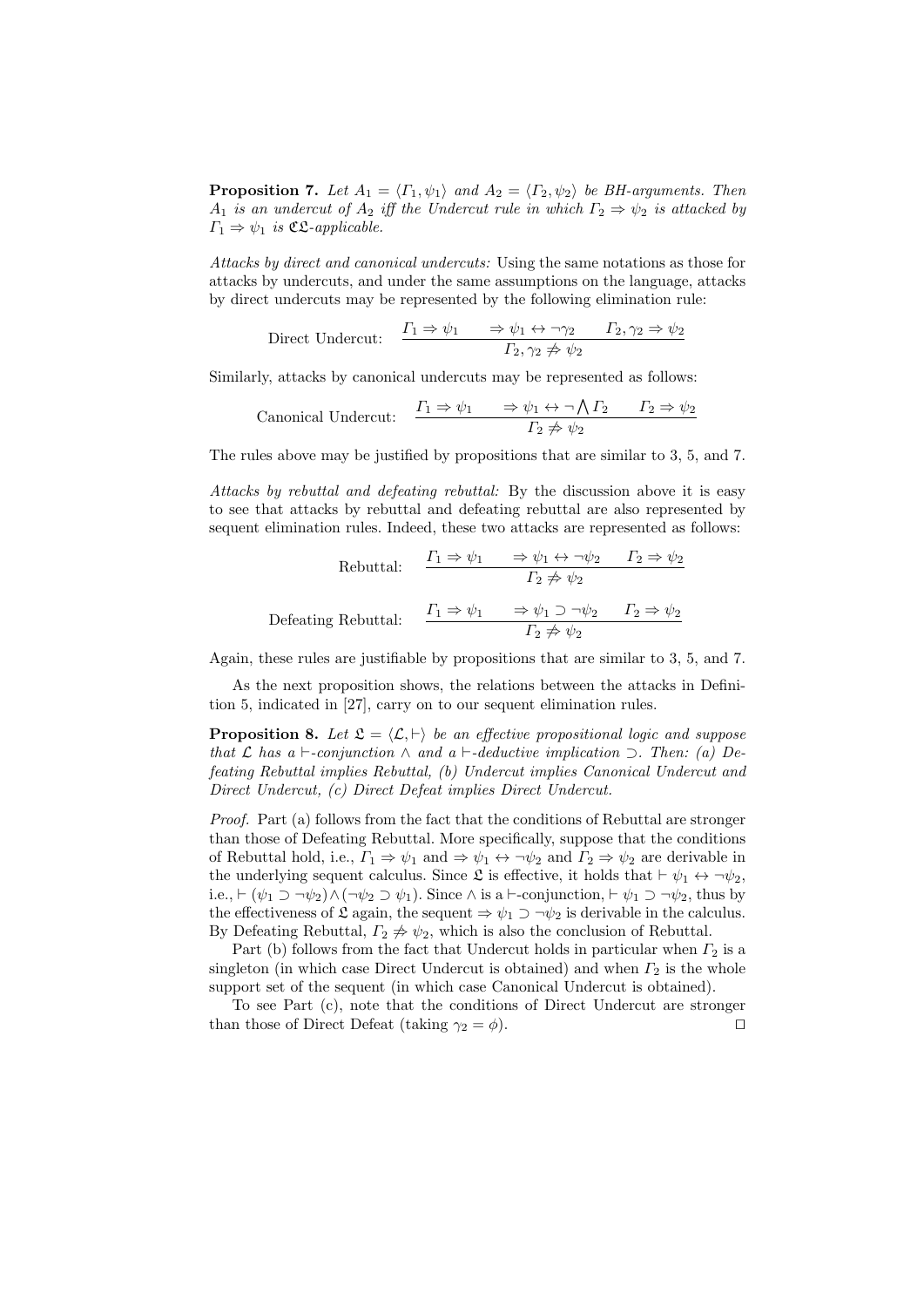*Note 5.* Further relations between the elimination rules introduced above may be obtained under further assumptions on the underlying logics. For instance, when  $\mathfrak L$  is classical logic, Defeat implies Direct Defeat, since in  $LK$  the sequent *⇒ ψ ⊃ ¬* ∧ *Γ* is derivable from *⇒ ψ ⊃ ¬γ* for any *γ ∈ Γ*. Similar considerations show that in this case Defeat also implies Undercut and Defeating Rebuttal.

## **4 Argumentation by Sequent Processing**

In light of the previous section, a logical argumentation framework for a set of formulas *Σ*, based on a logic *£*, consists of a set of arguments  $Arg_{\alpha}(\Sigma)$  and a set of sequent elimination rules *Attack*. The arguments in  $\text{Arg}_{\mathcal{L}}(\Sigma)$  may be constructed by a sequent calculus which is sound and complete for  $\mathfrak{L}$ , while the rules in *Attack* allow to discard arguments that are attacked according to some attacking policy. Semantics of such a logical framework  $\mathcal{AF}_{\mathfrak{L}}(\Sigma)$  are therefore determined by a process involving constructions and eliminations of sequents (logical arguments). Below, we describe and exemplify this process.

**Definition 10.** We say that an argument  $\Gamma \Rightarrow \psi$  is *discarded* by an argument  $\Gamma' \Rightarrow \psi'$ , if there is a rule  $\mathcal{R} \in \text{Attack in which } \Gamma' \Rightarrow \psi'$  attacks  $\Gamma \Rightarrow \psi$ , that is,  $\Gamma \Rightarrow \psi$  and  $\Gamma' \Rightarrow \psi'$  appear in the conditions of  $\mathcal R$  and  $\Gamma \not\Rightarrow \psi$  is the conclusion of *R*.

*Note 6.* If  $\mathfrak L$  is a logic in which any formula follows from a contradiction (in particular, if  $\mathfrak{L} = \mathfrak{C} \mathfrak{L}$ , *any* sequent is discarded when  $\Sigma$  is contradictory. It follows that either the consistency requirement from support sets of arguments should be restored, or the underlying logic should be paraconsistent [21]. Since our goal here is to avoid the first option, in what follows we consider argumentation frameworks that are based on paraconsistent logics.<sup>7</sup> Here we chose Priest's three-valued logic  $\mathcal{LP}$  [31], which is one of the most famous and simplest paraconsistent logics in the literature. A sound and complete sequent calculus for  $\mathcal{LP}$  is given in Figure 1 (see also [4]).

*Example 3.* Consider the argumentation framework for the set  $\Sigma = {\neg p, p, q}$ , based on  $\mathcal{LP}$ , in which attacks are by Undercut. Then, while  $q \Rightarrow q \lor p$  is not discarded by any argument in  $\text{Arg}_{\mathcal{LP}}(\Sigma)$ , the argument  $q, p \Rightarrow q \lor p$  is discarded by, e.g.,  $\neg p \Rightarrow \neg p$ . The intuition behind this is that the support set of the argument  $q, p \Rightarrow q \lor p$ , unlike that of the argument  $q \Rightarrow q \lor p$ , contains a formula  $(p)$  which is controversial in  $\Sigma$  (because it is contradictory).

The arguments that are not discarded by any argument are those that are not attacked according to the attack rules in *Attack*. This conflict-free set of arguments may define a semantics for  $\mathcal{AF}_{\mathfrak{L}}(\Sigma)$  as follows:

<sup>7</sup> Paraconsistent logics may also be helpful in preventing contamination in defeasible argumentation (see, for instance, [16, 18]). This is beyond the scope of the current paper.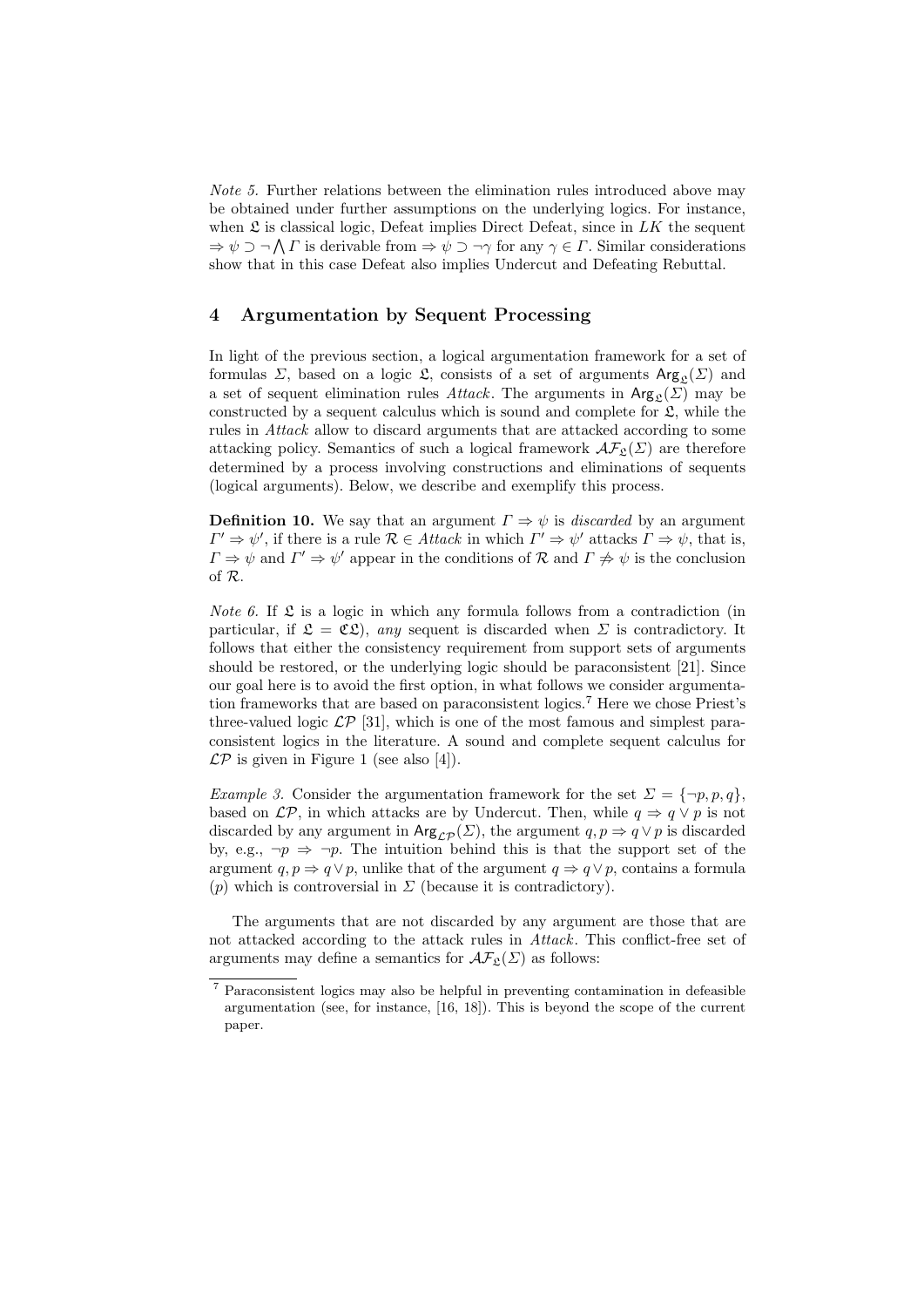

**Fig. 1.** A sequent calculus for *LP*

**Definition 11.** Let  $\mathcal{AF}_{\mathcal{L}}(\Sigma) = \langle \mathsf{Arg}_{\mathcal{L}}(\Sigma), \mathcal{H} \mathcal{H} \mathcal{L} \mathcal{L} \rangle$  be a logical argumentation framework for a set of formulas  $\Sigma$  based on a logic  $\mathfrak{L}$ . We denote  $\text{Arg}_{\mathfrak{L}}(\Sigma) \Vdash_{ND} \psi$ if there is a set of formulas  $\Gamma \subseteq \Sigma$  such that  $\Gamma \Rightarrow \psi$  is an argument in  $\text{Arg}_{\mathcal{L}}(\Sigma)$ that is not discarded by any argument in  $\text{Arg}_{\mathcal{L}}(\Sigma)$  according to the rules in *Attack*.

By Definition 11,  $\psi$  is a  $\vdash_{\mathsf{ND}}$ -consequence of  $\mathcal{AF}_{\mathfrak{L}}(\Sigma)$  if it is a consequent of an unattacked (and so, non-discarded) argument in  $\mathcal{AF}_{\mathcal{L}}(\Sigma)$ . Thus, the set of these arguments is clearly admissible (and in particular conflict-free).

In what follows, when the underlying logical framework is fixed and known, we shall abbreviate  $\text{Arg}_{\mathcal{L}}(\Sigma) \Vdash_{ND} \psi$  by  $\Sigma \Vdash_{ND} \psi$ .

*Example 4.* By Example 3, in an argumentation framework based on *LP* and Undercut,  $\{\neg p, p, q\} \Vdash_{ND} q \vee p$ . It is easy to see that in the same framework  $\{\neg p, p, q\} \Vdash_{ND} q$  but  $\{\neg p, p, q\} \nvDash_{ND} p$  and  $\{\neg p, p, q\} \nvDash_{ND} \neg p$ .

*Example 5.* As indicated, e.g., in [19], abstract argumentation frameworks face difficulties in handling *n*-ary conflicts for  $n \geq 3$ . As far as consequences are defined by entailment relations, such conflicts are easily maintained in logical argumentation frameworks. Using the canonical example from [19], it holds that in an argumentation framework for  $\Sigma = \{p, q, \neg p \lor \neg q\}$  that is based, for instance,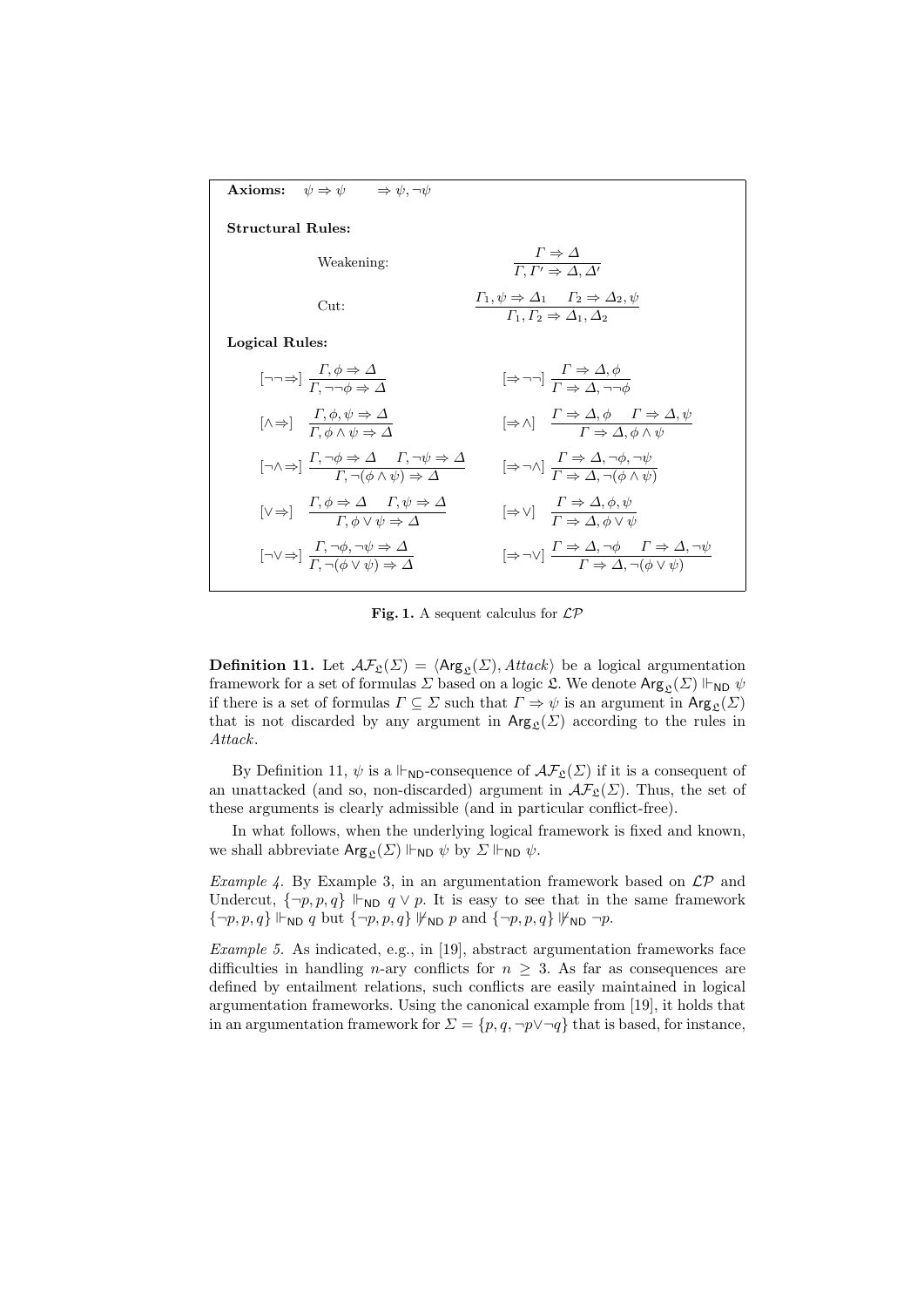on  $\mathcal{LP}$  and Undercut, the argument  $p \Rightarrow p$  is discarded, e.g., by the argument *q*, *¬p*  $\vee$  *¬q*  $\Rightarrow$  *¬p*. Similarly, the arguments *q*  $\Rightarrow$  *q*, and *¬p*  $\vee$  *¬q*  $\Rightarrow$  *¬p*  $\vee$  *¬q* are discarded by other arguments based on *Σ*, and so neither of the consequents of these arguments is derivable from  $\Sigma$  according to  $\mathsf{H}_{\mathsf{ND}}$ .<sup>8</sup>

Some interesting properties of  $\mathbb{H}_{ND}$  are considered next.

**Proposition 9.** Let  $\psi$  be a theorem of a logic  $\mathfrak{L} = \langle \mathcal{L}, \vdash \rangle$ . Then for every set  $\Sigma$ *of formulas and every set Attack of elimination rules considered in Section 3.2,*  $\text{Arg}_{\mathcal{P}}(\Sigma)$   $\Vdash_{ND} \psi$ .

*Proof.* Since  $\psi$  is an £-theorem, we have that  $\vdash \psi$ , and so  $\Rightarrow \psi$  is an element in  $Arg_{\mathcal{C}}(\Sigma)$ . Since the support set of this argument is empty, it is not discarded by an argument in  $\text{Arg}_{\mathfrak{L}}(\Sigma)$  according to a rule in *Attack*, thus  $\text{Arg}_{\mathfrak{L}}(\Sigma) \Vdash_{ND} \psi$ .  $\Box$ 

**Proposition 10.**  $\Vdash_{ND}$  *is nonmonotonic in the size of the underlying knowledgebases: Let*  $\mathcal{AF}_{\mathfrak{L}}(\Sigma) = \langle \mathsf{Arg}_{\mathfrak{L}}(\Sigma), \mathit{Attack} \rangle$  and  $\mathcal{AF}_{\mathfrak{L}}(\Sigma') = \langle \mathsf{Arg}_{\mathfrak{L}}(\Sigma'), \mathit{Attack} \rangle$ *be two argumentation frameworks such that*  $\Sigma \subseteq \Sigma'$  *and Attack contains (at least) one of the elimination rules considered in Section 3.2. Then the fact that*  $\mathsf{Arg}_{\mathfrak{L}}(\mathit{\Sigma}) \Vdash_{\mathsf{ND}} \psi$  *does* not *necessarily imply that*  $\mathsf{Arg}_{\mathfrak{L}}(\mathit{\Sigma}') \Vdash_{\mathsf{ND}} \psi$  *as well.* 

*Proof.* Consider, for instance,  $\Sigma = \{p\}$ . Since  $\mathfrak{L}$  is a logic,  $p \Rightarrow p \in \text{Arg}_{\mathfrak{L}}(\Sigma)$ , and so  $\text{Arg}_{\mathcal{L}}(\{p\}) \Vdash_{ND} p$ . From the same reason,  $\neg p \Rightarrow \neg p \in \text{Arg}_{\mathcal{L}}(\mathcal{Z}')$  where  $\Sigma' = \Sigma \cup \{\neg p\}$ . It follows that every argument in Arg<sub>L</sub>(*Σ'*) whose consequent is *p*, is discarded by  $\neg p \Rightarrow \neg p$ , and so  $\text{Arg}_{\mathcal{L}}(\{p, \neg p\}) \not\vdash_{\text{ND}} p$ .

*Note 7.* An interesting property of  $\mathbb{H}_{ND}$  is that arguments that hold in a stronger logic cannot be discharged by weaker logics. This may be useful in agent negotiation as described below: Consider two agents  $G_1$  and  $G_2$ , relying on the same knowledge-base *Σ* and referring to the same attack rules, but using different logics  $\mathfrak{L}_1 = \langle \mathcal{L}, \vdash_1 \rangle$  and  $\mathfrak{L}_2 = \langle \mathcal{L}, \vdash_2 \rangle$ , respectively. In this case each agent has its own logical argumentation framework, which can be represented, respectively, by  $\mathcal{AF}_{\mathfrak{L}_1}(\Sigma) = \langle \mathsf{Arg}_{\mathfrak{L}_1}(\Sigma), \mathit{Attack} \rangle$  and  $\mathcal{AF}_{\mathfrak{L}_2}(\Sigma) = \langle \mathsf{Arg}_{\mathfrak{L}_2}(\Sigma), \mathit{Attack} \rangle$ . Now, suppose that the logic used by  $G_2$  is at least as strong as the logic used by  $G_1$ , i.e.,  $\vdash_1 \subseteq \vdash_2$ . Then  $\Gamma \vdash_1 \psi$  implies that  $\Gamma \vdash_2 \psi$  and so  $\text{Arg}_{\mathfrak{L}_1}(\Sigma) \subseteq \text{Arg}_{\mathfrak{L}_2}(\Sigma)$ . Suppose now that  $\text{Arg}_{\mathfrak{L}_2}(\Sigma) \Vdash_{ND} \psi$ . Then there is an argument  $\Gamma \Rightarrow \psi$  in  $\text{Arg}_{\mathfrak{L}_2}(\Sigma)$ that is not discarded by any argument in  $\text{Arg}_{\mathcal{L}_2}(\Sigma)$ . In particular, this sequent is not discarded by any argument in  $Arg_{\mathcal{L}_1}(\mathcal{Z})$ . It follows that in this case  $G_2$ has an argument in favor of  $\psi$ , which may not be producible by  $G_1$  (since  $\psi$  may not follow from any subset of  $\Sigma$  according to  $\vdash_1$ ), yet it cannot be discharged by *G*1. In this setting, then, claims of agents with stronger logical sources may not be verified but cannot be dismissed by agents with weaker sources.

Other entailment relations, similar to  $\mathbb{H}_{ND}$ , may be defined by other semantics just like in Definition 3, provided that the underlying semantics is computable

<sup>&</sup>lt;sup>8</sup> Assertions that are not related to the inconsistency in  $\Sigma$  are still inferrable, though. For instance,  $\Sigma' \Vdash_{\text{ND}} r$  when  $\Sigma' = \Sigma \cup \{r\}.$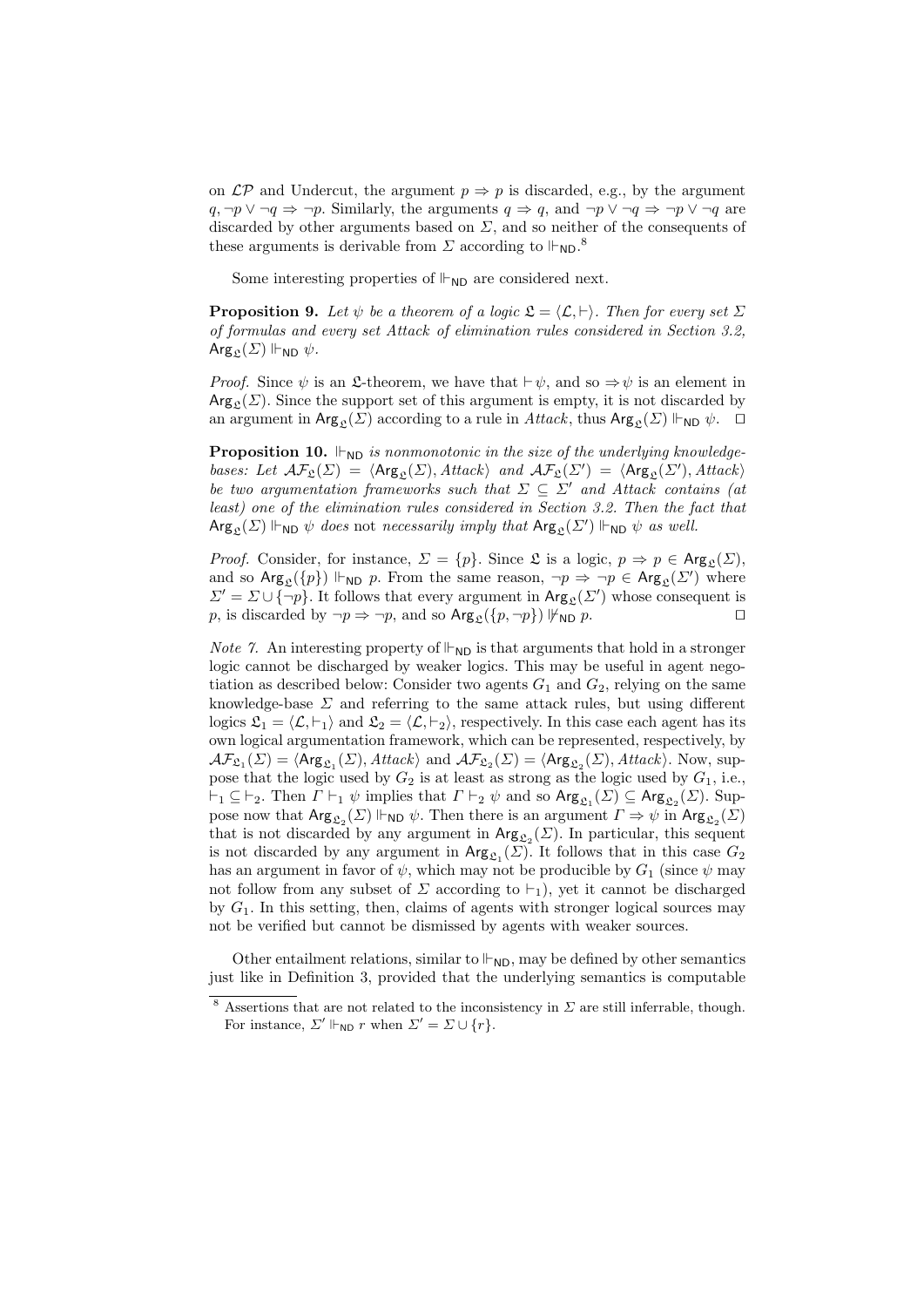in terms of the rules in *Attack*. For instance, the grounded extension of  $\mathcal{AF}_{\mathfrak{L}}(\Sigma)$ , denoted by  $\mathsf{GE}(\mathcal{AF}_{\mathfrak{L}}(\Sigma))$ , contains all the arguments which are not attacked as well as the arguments which are directly or indirectly defended by non-attacked arguments. Thus,  $GE(\mathcal{AF}_{\mathcal{L}}(\Sigma))$  is computable as follows: First, the non-attacked arguments in  $\text{Arg}_{\mathcal{C}}(\Sigma)$  are added to  $\text{GE}(\mathcal{AF}_{\mathcal{C}}(\Sigma))$ . Then, the rules in *Attack* are applied on  $\text{Arg}_{\mathfrak{L}}(\Sigma)$  and the discarded arguments are removed. Denote the modified set of arguments by  $\text{Arg}^1_{\mathfrak{L}}(\Sigma)$ . Again, the non-attacked arguments in  $Arg_{\mathfrak{L}}^1(\Sigma)$  are added to the set  $\mathsf{GE}(\mathcal{AF}_{\mathfrak{L}}(\Sigma))$  and those that are discarded by rules in *Attack* are removed. This defines a new set,  $Arg_{\mathcal{L}}^2(\Sigma)$ , and so forth. Now, entailment by grounded semantics is defined by:  $\mathcal{AF}_{\mathfrak{L}}(\Sigma) \Vdash_{\mathsf{GE}} \psi$  if there is an argument of the form  $\Gamma \Rightarrow \psi$  in  $\mathsf{GE}(\mathcal{AF}_{\mathcal{P}}(\Sigma))$  for some  $\Gamma \subseteq \Delta$ .

We conclude this section with some simple observations regarding the general entailment relations that are obtained in our framework.

**Definition 12.** Let  $\mathcal{AF}_{\mathfrak{L}}(\Sigma) = \langle \mathsf{Arg}_{\mathfrak{L}}(\Sigma), \mathit{Attack} \rangle$  be a logical argumentation framework for a set of formulas *Σ* based on an effective logic  $\mathcal{L} = \langle \mathcal{L}, \vdash \rangle$ . Let Sem be one of the extension-based semantics considered in Definition 2 and  $\mathcal{E}_{\text{Sem}}(\mathcal{AF}_{\mathfrak{L}}(\Sigma))$  the corresponding **Sem**-extensions (Definition 3).

- **−** We denote  $\Sigma \Vdash_{\mathsf{Sem}} \psi$  if there is an argument  $\Gamma \Rightarrow \psi$  in Arg<sub>c</sub>( $\Sigma$ ) that is an element of every  $\mathcal{E} \in \mathcal{E}_{\mathsf{Sem}}(\mathcal{AF}_{\mathfrak{L}}(\Sigma)).$
- $-$  We denote *Σ*  $\vdash$ <sub>Sem</sub>  $\psi$  if every Sem-extension  $\mathcal{E} \in \mathcal{E}_{Sem}(\mathcal{AF}_{\mathcal{L}}(\mathcal{Z}))$  contains an argument in  $\text{Arg}_{\mathcal{C}}(\Sigma)$  whose consequent is  $\psi$ .

**Proposition 11.** *In the notations of Definition 12 we have that:*

- *1. If*  $\Sigma$   $\Vdash_{\mathsf{Sem}} \psi$  *then*  $\Sigma \vdash_{\mathsf{Sem}} \psi$ *.*
- *2. If*  $\Sigma \Vdash_{\mathsf{Sem}} \psi$  *or*  $\Sigma \vdash_{\mathsf{Sem}} \psi$  *then*  $\Sigma \vdash \psi$ *.*
- *3. If*  $\vdash$  *is paraconsistent, so are*  $\Vdash$ <sub>Sem</sub> *and*  $\vdash$ <sub>Sem</sub>.
- *4. If ⊢ has the variable sharing property,*<sup>9</sup> *so do*  $\Vdash$ <sub>Sem</sub> *and*  $\vdash$ <sub>Sem</sub>.

*Proof.* Item 1 holds because the condition defining  $\Vdash_{\mathsf{Sem}}$  is stronger than the one defining *⊢*Sem. The condition of Item 2 assures that there is an argument of the form  $\Gamma \Rightarrow \psi$  in  $\text{Arg}_{\mathfrak{L}}(\Sigma)$  and so by Proposition 1,  $\Gamma \vdash \psi$  for some  $\Gamma \subseteq \Sigma$ . Since *⊢* is monotonic (because  $\mathfrak{L}$  is a logic), also  $\Sigma \vdash \psi$ . For Item 3, note that if *p*,  $\neg p \nvdash q$  then by Item 2 *p*,  $\neg p \nvdash_{\mathsf{Sem}} q$  and *p*,  $\neg p \nvdash_{\mathsf{Sem}} q$ . Similar argument holds for Item 4: if  $\Sigma \not\vdash \psi$  whenever  $\Sigma$  and  $\psi$  do not share any atomic formula, so by Item 2 we have that in this case  $\Sigma \not\vdash_{\mathsf{Sem}} \psi$  and  $\Sigma \not\vdash_{\mathsf{Sem}} \psi$  either.  $\square$ 

## **5 Further Utilizations of Arguments as Sequents**

Apart of the obvious benefits of viewing arguments as sequents, such as the ability to incorporate well-established and general methods for representing arguments and automatically generating new arguments from existing ones, the use of sequents also allows to make some further enhancements in the way arguments are traditionally captured. Below, we mention two such enhancements.

<sup>&</sup>lt;sup>9</sup> That is,  $\Sigma \not\vdash \psi$  unless  $\Sigma$  and  $\psi$  share some atomic formula.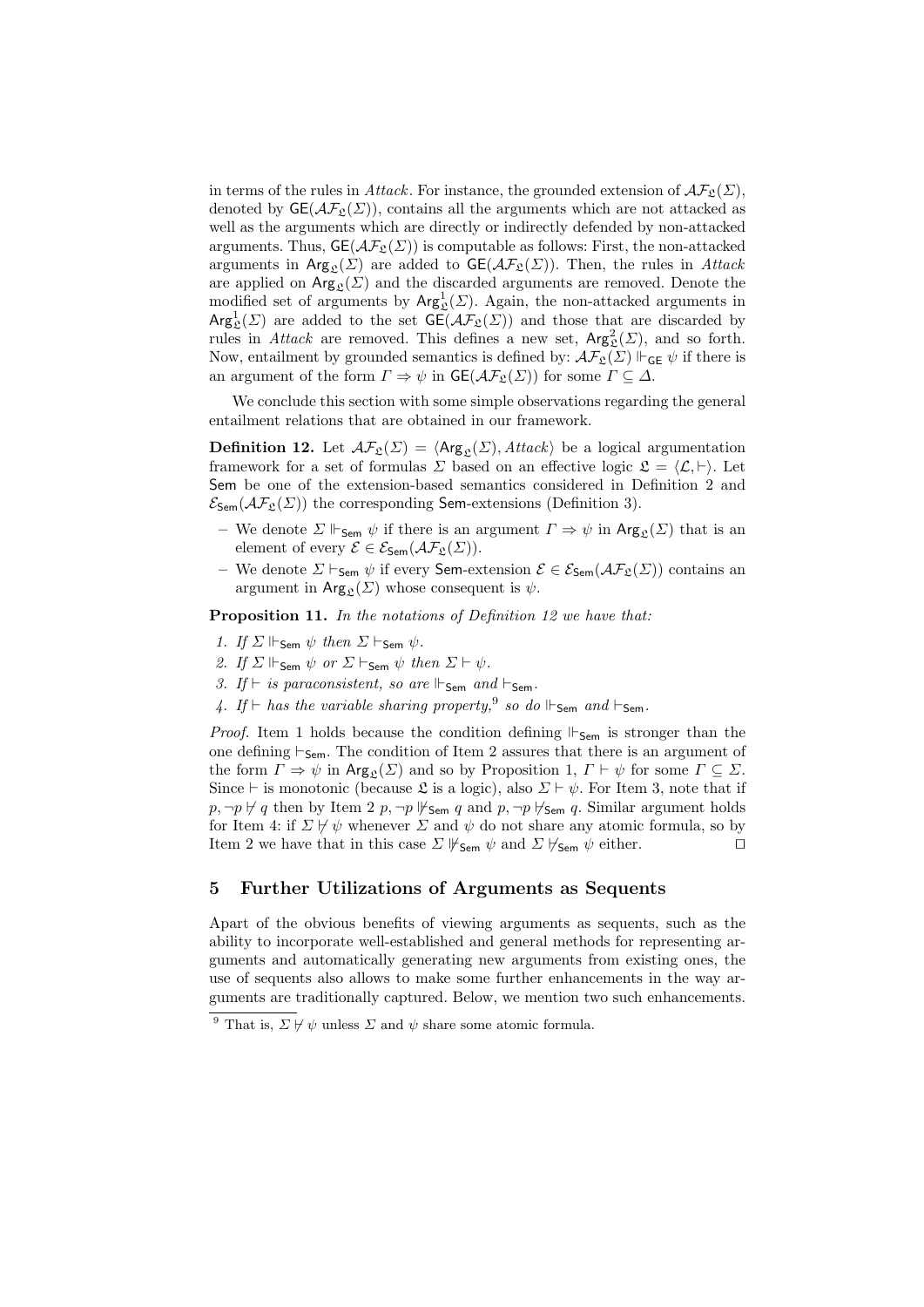**–** We used Gentzen-type systems which employ finite sets of formulas. However, one could follow Gentzen's original formulation and use *sequences* instead. This would allow, for instance, to encode *prefenrences* in the arguments, where the order in a sequence represents priorities. In this way one would be able to argue, for example, that  $\Gamma \Rightarrow p$  for any sequence  $\Gamma$  of literals that contains  $p$  and in which the first appearance of  $p$  precedes any appearance of  $\neg p$ . Another possibility is to employ *multisets* in the sequents, e.g. for representing majority considerations. Thus, one may state that  $\Gamma \Rightarrow p$ holds whenever the number of appearances of *p* in a multiset *Γ* of literals is strictly bigger than the number of appearances of  $\neg p$  in the same multiset. Of-course, the opposite may also be stated when incorporating mathematical objects other than (finite) sets. That is, it is possible to explicitly indicate that the order and/or the number of appearances of formulas do *not* matter, by introducing (either of) the following standard structural rules:

Permutation: 
$$
\frac{\Gamma_1, \psi, \varphi, \Gamma_2 \Rightarrow \Delta}{\Gamma_1, \varphi, \psi, \Gamma_2 \Rightarrow \Delta} \quad \frac{\Gamma \Rightarrow \Delta_1, \psi, \varphi, \Delta_2}{\Gamma \Rightarrow \Delta_1, \varphi, \psi, \Delta_2}
$$
  
Contraction: 
$$
\frac{\Gamma_1, \psi, \psi, \Gamma_2 \Rightarrow \Delta}{\Gamma_1, \psi, \Gamma_2 \Rightarrow \Delta} \quad \frac{\Gamma \Rightarrow \Delta_1, \psi, \psi, \Delta_2}{\Gamma \Rightarrow \Delta_1, \psi, \Delta_2}
$$

**–** The incorporation of more complex forms of sequents, such as nested sequents [15] or hypersequents [5], allows to express more sophisticated forms of argumentation, such as argumentation by counterfactuals or case-based argumentation. For instance, the nested sequent  $\Gamma_1 \Rightarrow (\Gamma_2 \Rightarrow \psi)$  may be intuitively understood by "if  $\Gamma_1$  were true, one would argue that  $\Gamma_2 \Rightarrow \psi$ " and the hypersequent  $\Gamma_1 \Rightarrow \psi_1 | \Gamma_2 \Rightarrow \psi_2$  may be understood (again, intuitively) as a disjunction, at the meta-level, of the arguments  $\Gamma_1 \Rightarrow \psi_1$  and  $\Gamma_2 \Rightarrow \psi_2$ .

## **6 Conclusion and Further Work**

The contribution of this paper is mainly conceptual. It raises some basic questions on the definition of arguments in the context of logic-based argumentation, and claims that sequent-based representation and reasoning is an appropriate setting for logic-based modeling of argumentation systems. Among others, this approach enables a general and natural way of expressing arguments and implies that well-studied techniques and methodologies may be borrowed from proof theory and applied in the context of argumentation theory.

The starting point of this paper is Besnard and Hunter's approach to logical argumentation, which we believe is a successful way of representing deductive reasoning in argumentation-based environments (Comparisons to other logicbased approaches, such as those that are based on defeasible logics [30, 33], can be found e.g. in [13]). Our work extends this approach in several ways: first, the usual conditions of minimality and consistency of supports are abandoned. This offers a simpler way of producing arguments and identifying them (also for systems that are not formulated in a Gentzen-type style). Second, arguments are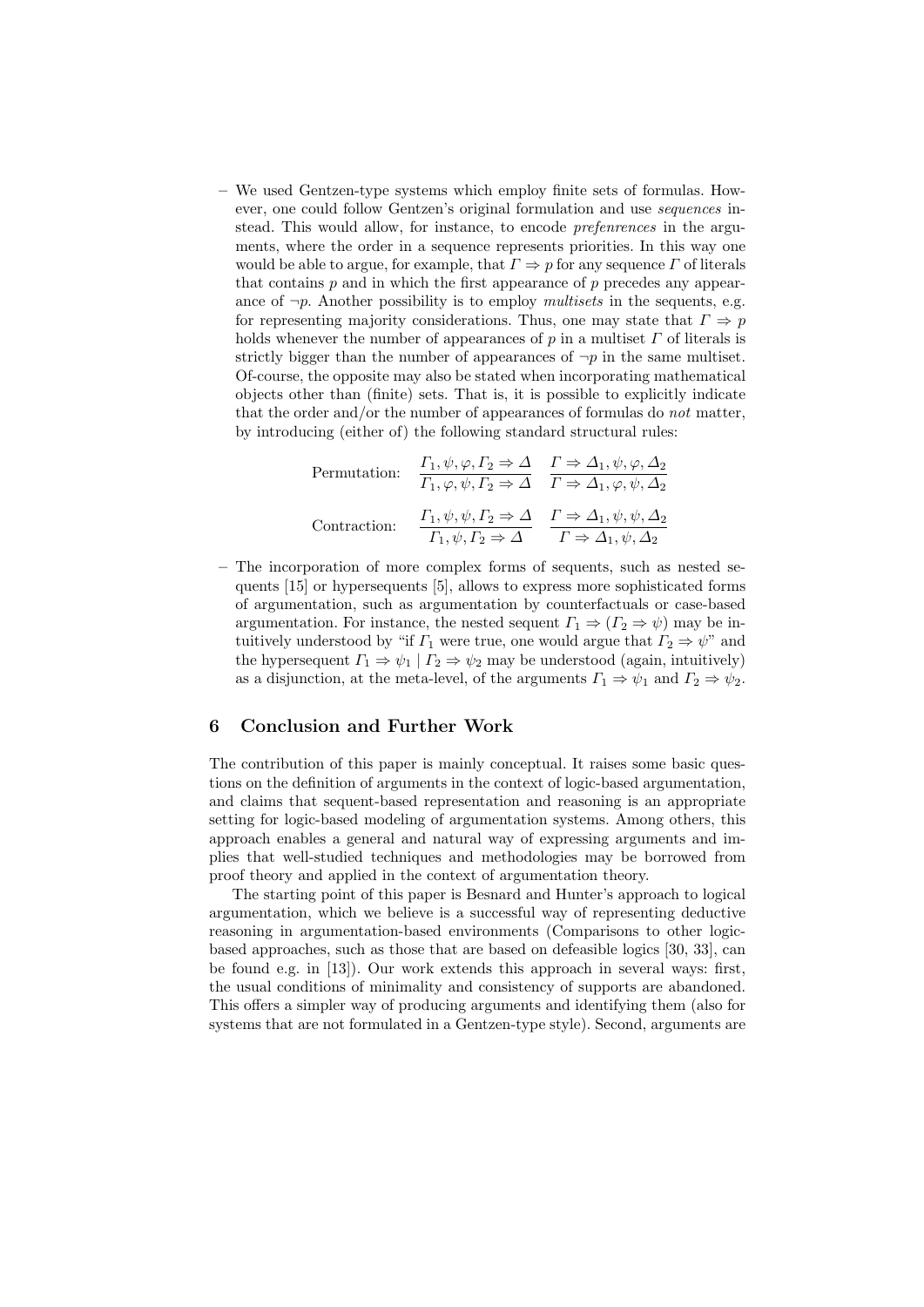produced and are withdrawn by rules of the same style, allowing for a more uniform way of representing the frameworks and computing their extensions. What is more, as noted previously, the representation of arguments as inferences suggests that techniques of proof theory may be incorporated.<sup>10</sup> Third, our approach is logic-independent. This allows in particular to rely on a classical as well as on a non-classical logic, and so, for instance, paraconsistent formalisms may be used for improving consistency-maintenance. Logic independence also implies that our approach is appropriate for multi-agent environments, involving different logics for different agents.

Much is still need to be done in order to tighten the links between abstract and logical argumentation theories. For instance, it would be interesting to investigate what *specific* logics and attack relations yield useful frameworks, and whether the argumentation semantics that they induce give intuitively acceptable solutions to practical problems. Another important issue for further exploration is the computational aspect of our approach, which so far remains mainly on the representation level. This requires an automated machinery that not only produces sequents, but is also capable of eliminating them, as well as their consequences. Here, techniques like those used in the context of dynamic proof theory for adaptive logics may be useful (see, e.g., [8, 9]).

## **References**

- [1] L. Amgoud and Ph. Besnard. Bridging the gap between abstract argumentation systems and logic. In *Proc. SUM'09*, LNCS 5785, pages 12–27. Springer, 2009.
- [2] L. Amgoud and Ph. Besnard. A formal analysis of logic-based argumentation systems. In *Proc. SUM'10*, LNCS 6379, pages 42–55. Springer, 2010.
- [3] L. Amgoud, Ph. Besnard, and S. Vesic. Identifying the core of logic-based argumentation systems. In *Proc. ICTAI'11*, pages 633–636. IEEE, 2011.
- [4] O. Arieli and A. Avron. The value of the four values. *Artificial Intelligence*, 102(1):97–141, 1998.
- [5] A. Avron. A constructive analysis of RM. *J. Symbolic Logic*, 52:939–951, 1987.
- [6] P. Baroni, M. W. A. Caminada, and M. Giacomin. An introduction to argumentation semantics. *The Knowledge Engineering Review*, 26(4):365–410, 2011.
- [7] P. Baroni and M. Giacomin. Semantics for abstract argumentation systems. In Rahwan and Simary [32], pages 25–44.
- [8] D. Batens. Dynamic dialectical logics. In G. Priest, R. Routely, and J. Norman, editors, *Paraconsistent Logic. Essay on the Inconsistent*, pages 187–217. Philosophia Verlag, 1989.
- [9] D. Batens. A survey on inconsistency-adaptive logics. In D. Batens, C. Mortensen, G. Priest, and J. Van Bendegem, editors, *Frontiers of Paraconsistent Logic*, Studies in Logic and Computation 8, pages 69–73. Research Studies Press, 2000.
- [10] N. D. Belnap. A useful four-valued logic. In M. Dunn and G. Epstein, editors, *Modern Uses of Multiple-Valued Logics*, pages 7–37. Reidel Publishing, 1977.
- [11] Ph. Besnard, É Grégoire, C. Piette, and B. Raddaoui. MUS-based generation of arguments and counter-arguments. In *Proc. IRI'10*, pages 239–244. IEEE, 2010.

 $10$  Other techniques for generating arguments are considered, e.g., in [11] and [24].